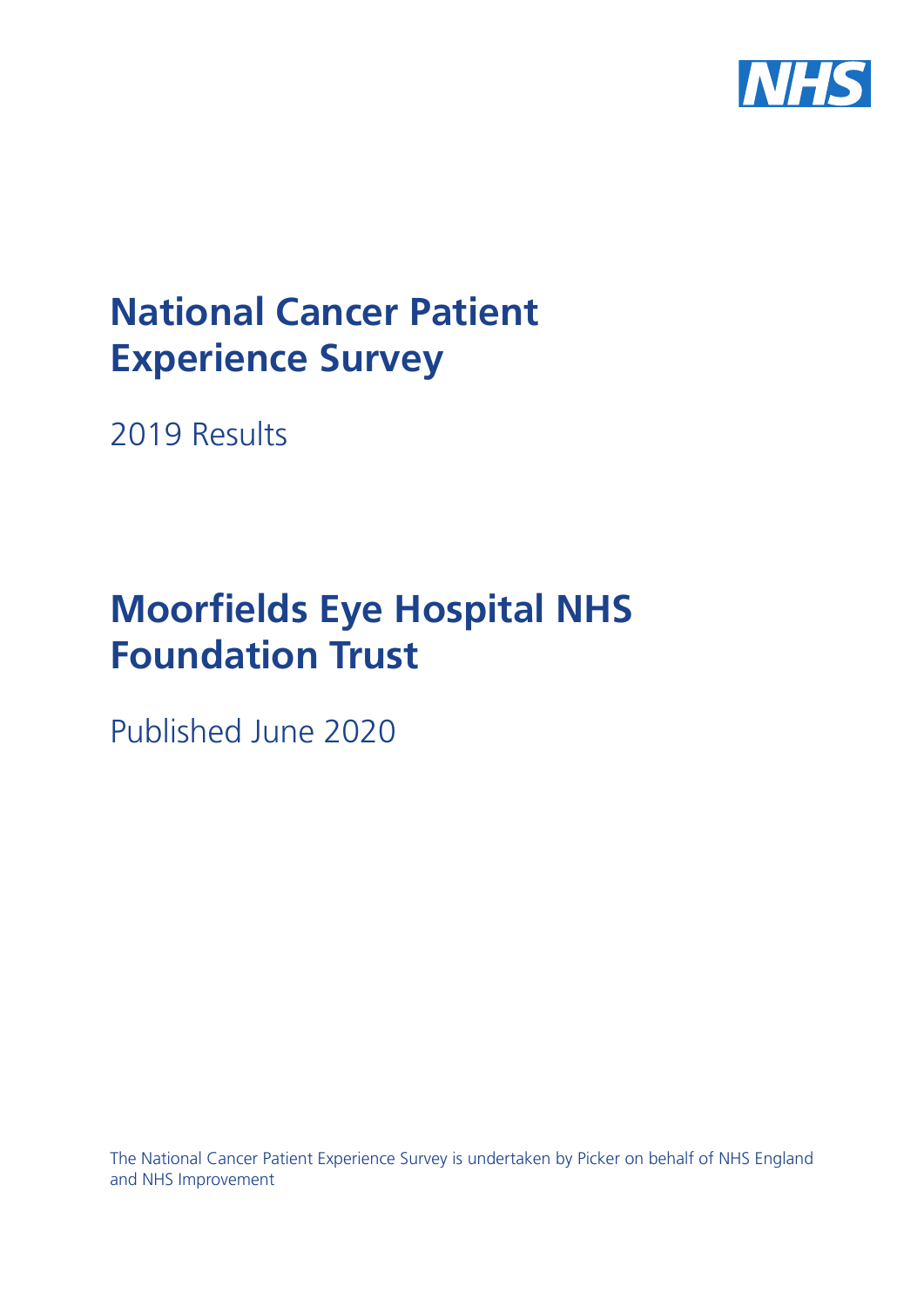# **Executive Summary** Case Mix Adjusted scores

#### **Cancer Dashboard Questions**

The following seven questions are included in phase 1 of the Cancer Dashboard developed by Public Health England and NHS England:

Q61. Patient's average rating of care scored from very poor to very good

| $\Omega$ | 2                                                             | 3 | 4 | 5 | 6 | 7 | 8   | 9 | 10                                                                                            |
|----------|---------------------------------------------------------------|---|---|---|---|---|-----|---|-----------------------------------------------------------------------------------------------|
|          |                                                               |   |   |   |   |   | 8.7 |   |                                                                                               |
|          |                                                               |   |   |   |   |   |     |   | Q18. Patient definitely involved as much as they wanted in decisions about care and treatment |
|          |                                                               |   |   |   |   |   |     |   | Q19. Patient given the name of a CNS who would support them through their treatment           |
| 5%       | Q20. Patient found it very or quite easy to contact their CNS |   |   |   |   |   |     |   |                                                                                               |
|          |                                                               |   |   |   |   |   |     |   | Q39. Patient always felt they were treated with respect and dignity while in hospital         |
|          | leaving hospital                                              |   |   |   |   |   |     |   | Q41. Hospital staff told patient who to contact if worried about condition or treatment after |
| 47%      | treatment                                                     |   |   |   |   |   |     |   | Q55. General practice staff definitely did everything they could to support patient during    |

### **Questions Outside Expected Range**

|                                                                                                                  |            | Case Mix Adjusted Scores   |                            |                   |
|------------------------------------------------------------------------------------------------------------------|------------|----------------------------|----------------------------|-------------------|
|                                                                                                                  | 2019 Score | Lower<br>Expected<br>Range | Upper<br>Expected<br>Range | National<br>Score |
| Q22. Hospital staff gave information about support or self-help groups for people with<br>cancer                 | 61%        | 75%                        | 100%                       | 88%               |
| Q23. Hospital staff discussed or gave information about the impact cancer could have on<br>day to day activities | 62%        | 70%                        | 98%                        | 84%               |
| Q24. Hospital staff gave information on getting financial help or possible benefits                              | 15%        | 43%                        | 82%                        | 63%               |
| Q27. Beforehand, patient had all the information needed about the operation                                      | 87%        | 90%                        | 100%                       | 96%               |
| Q60. Someone discussed with patient whether they would like to take part in cancer<br>research                   | 9%         | 14%                        | 47%                        | 30%               |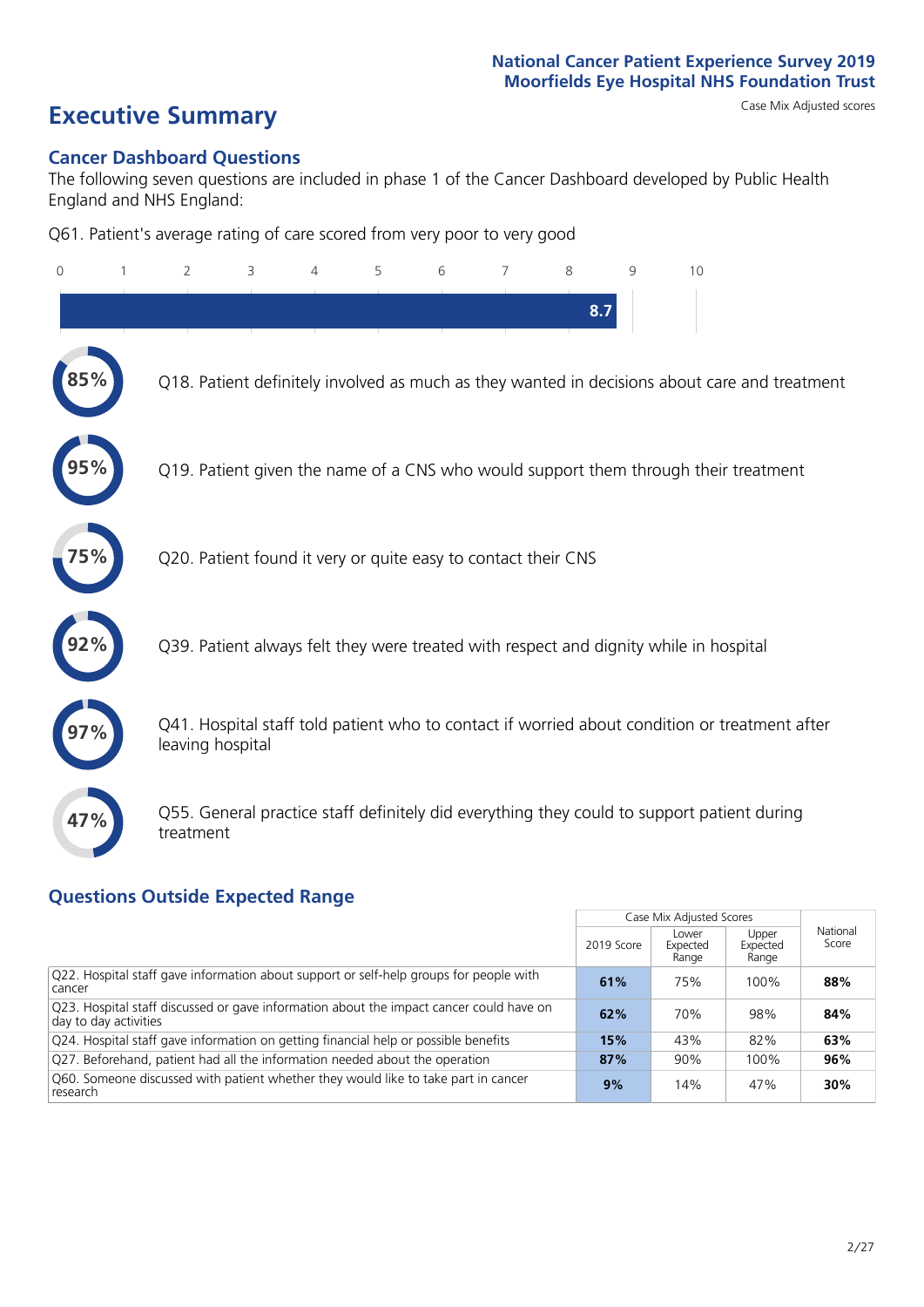## **Introduction**

The National Cancer Patient Experience Survey 2019 is the ninth iteration of the survey first undertaken in 2010. It has been designed to monitor national progress on cancer care; to provide information to drive local quality improvements; to assist commissioners and providers of cancer care; and to inform the work of the various charities and stakeholder groups supporting cancer patients.

The survey was overseen by a national Cancer Patient Experience Advisory Group. This Advisory Group set the principles and objectives of the survey programme and guided questionnaire development. The survey was commissioned and managed by NHS England. The survey provider, Picker, is responsible for designing, running and analysing the survey.

The 2019 survey involved 143 NHS Trusts. Out of 111,366 people, 67,858 people responded to the survey, yielding a response rate of 61%.

# **Methodology**

#### **Eligibility, eldwork and survey methods**

The sample for the survey included all adult (aged 16 and over) NHS patients, with a confirmed primary diagnosis of cancer, discharged from an NHS Trust after an inpatient episode or day case attendance for cancer related treatment in the months of April, May and June 2019. The fieldwork for the survey was undertaken between December 2019 and March 2020.

As in the previous four years, the survey used a mixed mode methodology. Questionnaires were sent by post, with two reminders where necessary, but also included an option to complete the questionnaire online. A Freephone helpline and email was available for respondents to opt out, ask questions about the survey, enable them to complete their questionnaire over the phone and provide access to a translation and interpreting facility for those whose first language was not English.

#### **Case-mix adjustment**

Both unadjusted and adjusted scores are presented in this report. Case-mix adjusted scores allows us to account for the impact that differing patient populations might have on results. By using the case-mix adjusted estimates we can obtain a greater understanding of how a Trust is performing given their patient population. The factors taken into account in this case-mix adjustment are gender, age, ethnic group, deprivation, and tumour group.

#### **Scoring methodology**

Fifty-two questions from the questionnaire are scored as these questions relate directly to patient experience. For all but one question (Q61), scores are presented as the percentage of positive responses out of all scored responses. For Q61, respondents rate their overall care on a scale of 0 to 10, of which the average was calculated for this question's presented score. The percentages in this report have been rounded to the nearest percentage point. Therefore, in some cases the figures do not appear to add up to 100%.

#### **Statistical significance**

In the reporting of 2019 results, appropriate statistical tests have been undertaken to identify unadjusted scores for which the change over time is 'statistically significant'. Thirty-seven scored questions in 2019 have been compared with those of 2018 and a statistically significant change between the two years has been reported where identified.

For the scored questions that are comparable beyond 2018, statistically significant change over the five years has also been reported where identified. A statistically significant difference means that the change in the result is very unlikely to have occurred by sampling variation.

#### **Suppression**

#### **Question-level suppression**

For scores where the base size per question is  $<$ 21, the score will be suppressed and replaced with an asterisk (\*). The base size will include neutral response options.

#### **Double suppression**

If any group within a particular sub-group breakdown (such as the tumour group breakdown) has <21 responses, then the figure for this particular group is suppressed and replaced with an asterisk (\*). If there is only one group within the sub-group breakdown that has <21 respondents, and is therefore suppressed, the group with the next lowest number of respondents is also supressed and replaced with an asterisk (\*) (regardless if it is greater than or less than 21).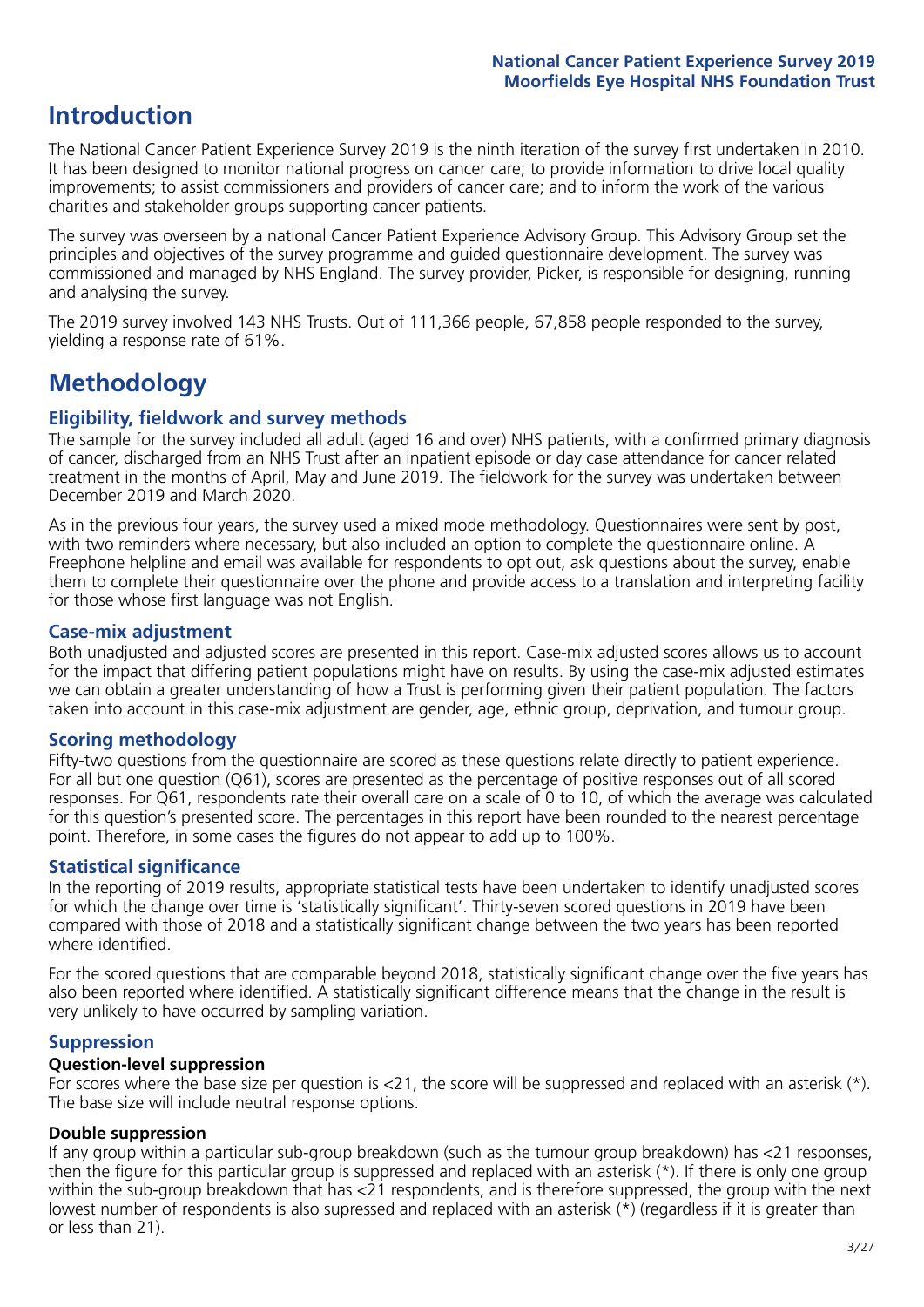# **Understanding the results**

This report shows how this Trust scored for each question in the survey, compared with national results and previous year's results. It is aimed at helping individual Trusts to understand their performance and identify areas for local improvement. Below is a description of the type of results presented within this report and how to understand them.

#### **Expected range charts**

The expected range charts in this report show a bar with the lowest and highest score received for each question nationally. Within this bar, an expected range is given (in grey) and a black diamond represents the actual score for this Trust.

Trusts whose score is above the upper limit of the expected range (in the dark blue) are positive outliers, with a score statistically significantly higher than the national mean. This indicates that the Trust performs better than what Trusts of the same size and demographics are expected to perform. The opposite is true if the score is below the lower limit of the expected range (in the light blue); these are negative outliers. For scores within the expected range (in the grey), the score is what we would expect given the Trust's size and demographics.

#### **Comparability tables**

The comparability tables show the 2018 and 2019 unadjusted scores for this Trust for each scored question. If there is a significant change from 2018 and 2019 or overall from 2015 to 2019, an arrow will be presented for the direction of change. The adjusted 2019 score will also be presented for each scored question along with the lower and upper expected range and national score. Scores above the upper limit of the expected range will be highlighted dark blue, scores below the lower limit of the expected range will be highlighted light blue, and scores within the lower and upper limit of the expected ranges will be highlighted grey.

#### **Tumour type tables**

The tumour type tables show the unadjusted scores for each scored question for each of the 13 tumour groups. The national score for that tumour group is also shown. Unadjusted scores for the same tumour type across different Trusts may not be comparable, as they do not account for the impact that differing patient populations might have on results. Central nervous system is abbreviated as 'CNS' and lower gastrointestinal tract is abbreviated as 'LGT' throughout this report.

#### **Year on year charts**

The year on year charts show five columns representing the unadjusted scores of the last five years (2015, 2016, 2017, 2018 and 2019) for each scored question.

#### **Notes on specific questions**

Following the development phase of the 2019 survey, several changes were made to the questionnaire. Six scored questions were amended (Q5, Q18, Q30, Q35, Q56 and Q60) and one non-scored question (Q29) was amended that impacted the comparability of questions Q30 to Q41. Of all questions changed or impacted by change, only Q60 is presented with historical comparisons; though the results should be interpreted with caution.

#### **Unadjusted data and case-mix adjusted data**

Unadjusted data should be used to see the actual responses from patients relating to the Trust. Case-mix adjusted data, together with expected ranges, should be used to understand whether the results are significantly higher or lower than national results taking account of the patient mix.

### **Further information**

This research was carried out in accordance with the international standard for organisations conducting social research (accreditation to ISO20252:2012; certificate number GB08/74322). The 2019 survey data has been produced and published in line with the Code of Practice for Official Statistics.

For more information on the methodology, please see the Technical Document. It can be viewed along with the 2019 questionnaire and survey quidance on the website at [www.ncpes.co.uk](https://www.ncpes.co.uk/supporting-documents). For all other outputs at National, Trust, CCG and Cancer Alliance level, please see the PDF reports, Excel tables and dashboards at [www.ncpes.co.uk.](https://www.ncpes.co.uk/current-results)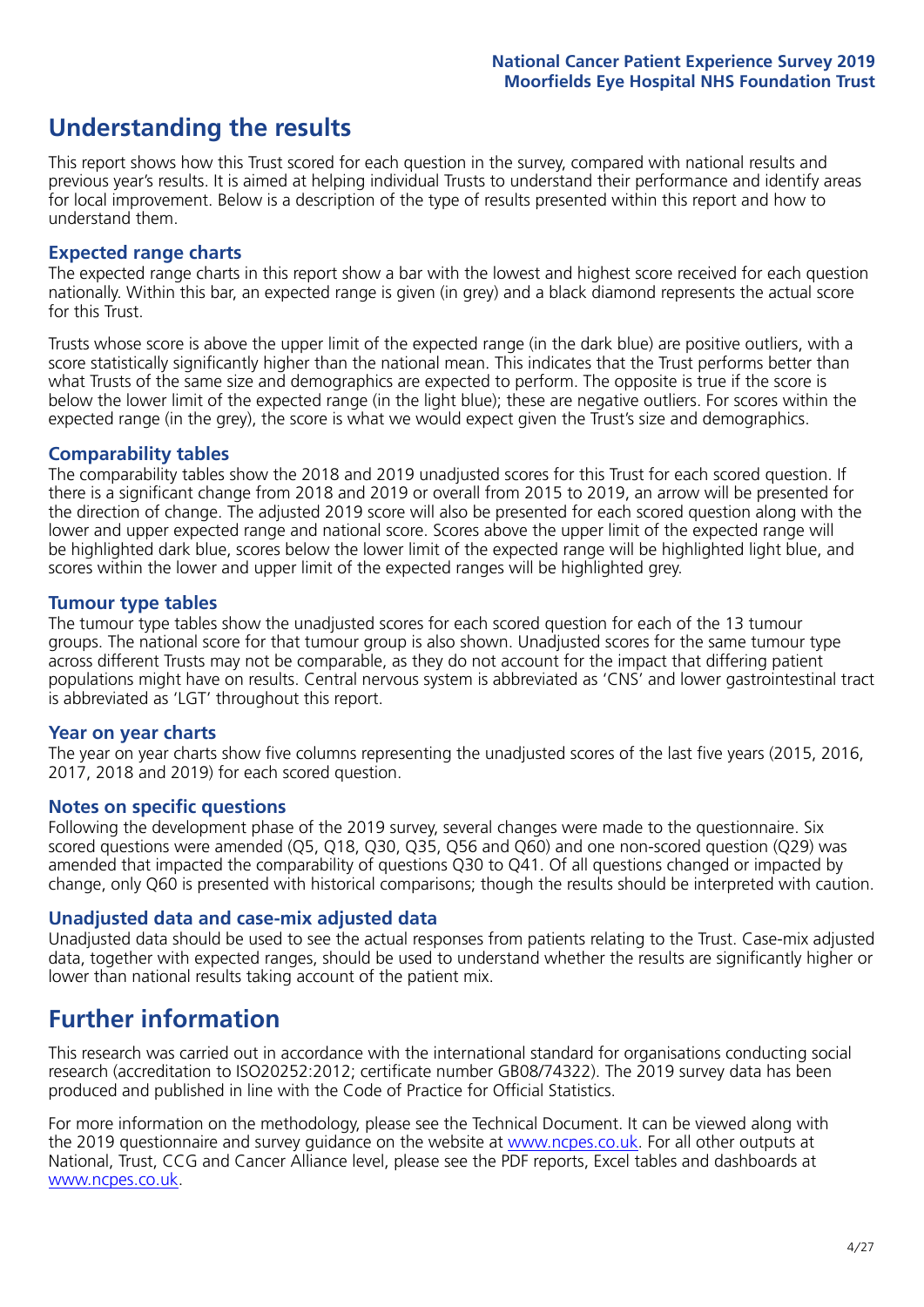### **Response Rate**

#### **Overall Response Rate**

45 patients responded out of a total of 78 patients, resulting in a response rate of 58%.

|              | Sample Size | Adjusted<br>Sample | Completed | Response Rate |
|--------------|-------------|--------------------|-----------|---------------|
| <b>Trust</b> | 78          | 78                 | 45        | 58%           |
| National     | 119.855     | 111.366            | 67.858    | 61%           |

#### **Respondents by Survey Type**

|                            | Number of<br>Respondents |
|----------------------------|--------------------------|
| Online                     | 5                        |
| Paper                      | 40                       |
| Phone                      |                          |
| <b>Translation Service</b> |                          |

#### **Respondents by Tumour Group**

|                      | Number of<br>Respondents |
|----------------------|--------------------------|
| Brain / CNS          | ∩                        |
| <b>Breast</b>        | Ω                        |
| Colorectal / LGT     | U                        |
| Gynaecological       | 0                        |
| Haematological       | 0                        |
| <b>Head and Neck</b> | U                        |
| Lung                 | Ω                        |
| Prostate             | U                        |
| Sarcoma              | Ω                        |
| Skin                 | Ω                        |
| <b>Upper Gastro</b>  | Ω                        |
| Urological           | ∩                        |
| Other                | 45                       |

#### **Respondents by Age and Gender**

Respondents year of birth has been used to determine age. This information has been amalgamated into 8 age bands. The age and gender distribution for the Trust was as follows:

|        | Age 16-24 | Age 25-34 | Age 35-44 | Age 45-54 | Age 55-64 | Age 65-74 | Age 75-84 | Age 85+ | Total |
|--------|-----------|-----------|-----------|-----------|-----------|-----------|-----------|---------|-------|
| Male   |           |           |           |           |           |           |           |         | 26    |
| Female |           |           |           |           | ∸         |           |           |         | 19    |
| Total  |           |           |           |           |           | 18        |           |         | -45   |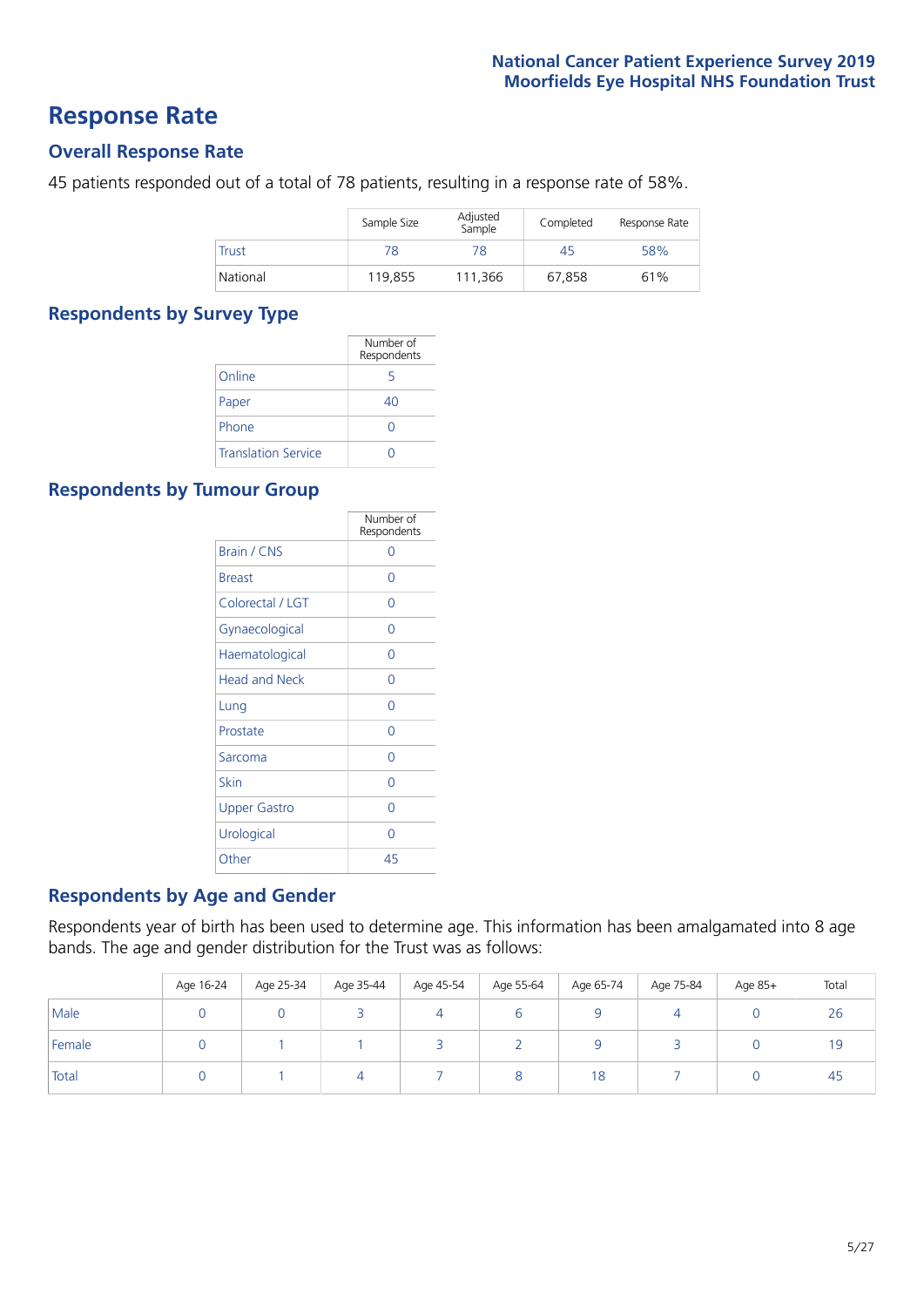# **Expected Range Charts**

| Lower Expected Range                                                                                                                   | Average |       | Upper Expected Range |     |     |     |     | Case Mix Adjusted Score |     |     |     |          |
|----------------------------------------------------------------------------------------------------------------------------------------|---------|-------|----------------------|-----|-----|-----|-----|-------------------------|-----|-----|-----|----------|
| <b>SEEING YOUR GP</b>                                                                                                                  |         | $0\%$ | 10%                  | 20% | 30% | 40% | 50% | 60%                     | 70% | 80% |     | 90% 100% |
| Q1. Saw GP once or twice before being told they needed to go to<br>hospital<br>Q2. Patient thought they were seen as soon as necessary |         |       |                      |     |     |     |     |                         |     |     | 90% |          |
| <b>DIAGNOSTIC TESTS</b>                                                                                                                |         | $0\%$ | 10%                  | 20% | 30% | 40% | 50% | 60%                     | 70% | 80% |     | 90% 100% |
| Q5. Received all the information needed about the test                                                                                 |         |       |                      |     |     |     |     |                         |     |     | 93% |          |
| Q6. The length of time waiting for the test to be done was about<br>right                                                              |         |       |                      |     |     |     |     |                         |     |     | 94% |          |
| Q7. Test results explained in completely understandable way                                                                            |         |       |                      |     |     |     |     |                         |     | 84% |     |          |
| <b>FINDING OUT WHAT WAS WRONG WITH YOU</b>                                                                                             |         | $0\%$ | 10%                  | 20% | 30% | 40% | 50% | 60%                     | 70% | 80% | 90% | 100%     |
| Q10. Patient told they could bring a family member or friend when<br>first told they had cancer                                        |         |       |                      |     |     |     |     |                         |     | 84% |     |          |
| Q11. Patient felt they were told sensitively that they had cancer                                                                      |         |       |                      |     |     |     |     |                         |     |     | 87% |          |
| Q12. Patient completely understood the explanation of what was<br>wrong                                                                |         |       |                      |     |     |     |     |                         |     | 79% |     |          |
| Q13. Patient given easy to understand written information about<br>the type of cancer they had                                         |         |       |                      |     |     |     |     |                         |     | 80% |     |          |
| <b>DECIDING THE BEST TREATMENT FOR YOU</b>                                                                                             |         | $0\%$ | 10%                  | 20% | 30% | 40% | 50% | 60%                     | 70% | 80% |     | 90% 100% |
| Q14. Patient felt that treatment options were completely explained                                                                     |         |       |                      |     |     |     |     |                         |     |     | 88% |          |
| Q15. Patient felt possible side effects were definitely explained in<br>an understandable way                                          |         |       |                      |     |     |     |     |                         | 69% |     |     |          |
| Q16. Patient definitely given practical advice and support in dealing<br>with side effects of treatment                                |         |       |                      |     |     |     |     | 56%                     |     |     |     |          |
| Q17. Patient definitely told about side effects that could affect<br>them in the future                                                |         |       |                      |     |     |     |     | 57%                     |     |     |     |          |
| Q18. Patient definitely involved as much as they wanted in<br>decisions about care and treatment                                       |         |       |                      |     |     |     |     |                         |     |     | 85% |          |
| <b>CLINICAL NURSE SPECIALIST (CNS)</b>                                                                                                 |         | $0\%$ | 10%                  | 20% | 30% | 40% | 50% | 60%                     | 70% | 80% |     | 90% 100% |
| Q19. Patient given the name of a CNS who would support them<br>through their treatment                                                 |         |       |                      |     |     |     |     |                         |     |     |     | 95%      |
| Q20. Patient found it very or quite easy to contact their CNS                                                                          |         |       |                      |     |     |     |     |                         | 75% |     |     |          |
| Q21. Patient got understandable answers to important questions<br>all or most of the time                                              |         |       |                      |     |     |     |     |                         |     | 76% |     |          |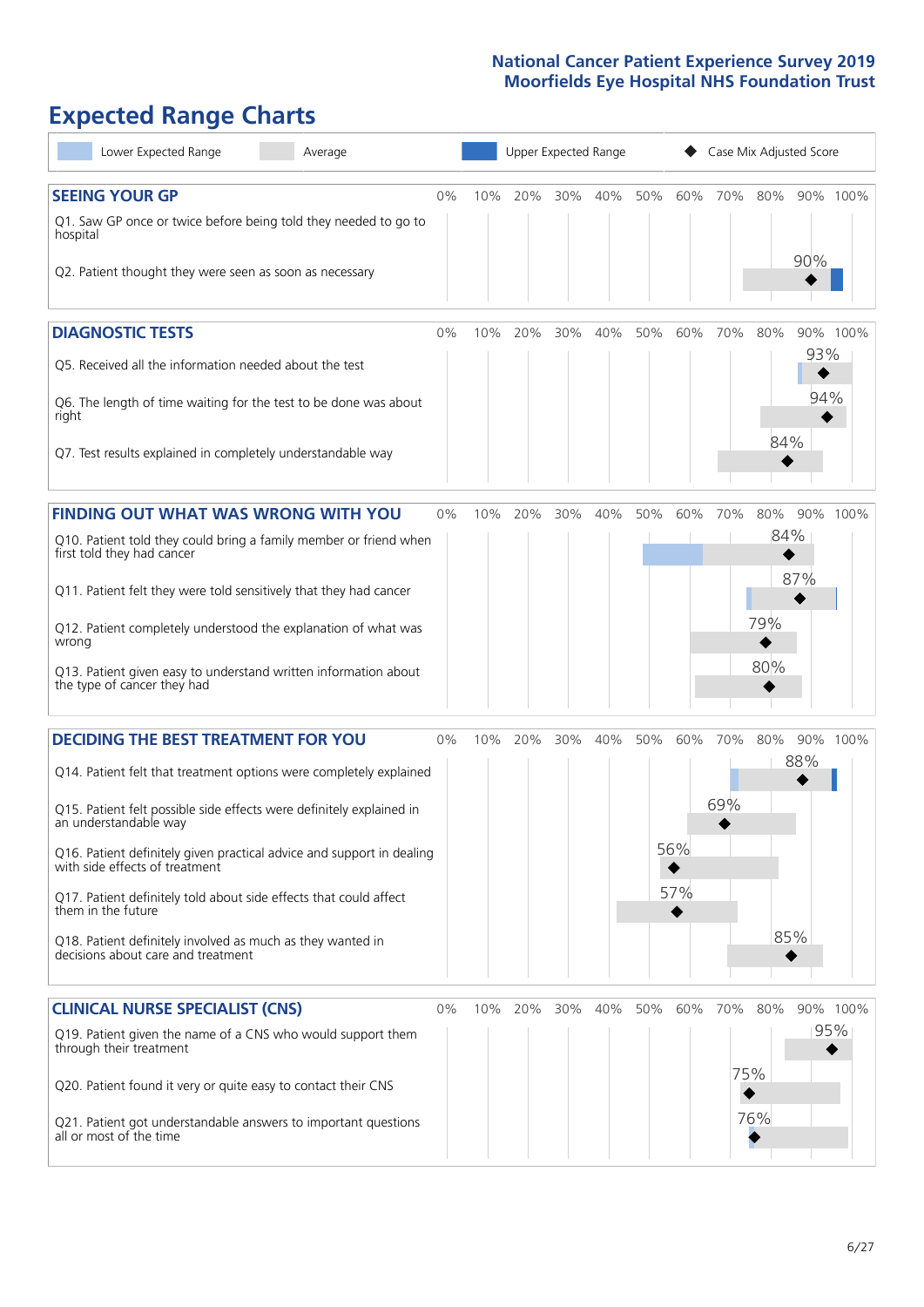# **Expected Range Charts**

| Lower Expected Range<br>Average                                                                                                                                                                                                                                                                                                                                                                                               |    |            |     | Upper Expected Range |     | Case Mix Adjusted Score |                   |     |     |                 |
|-------------------------------------------------------------------------------------------------------------------------------------------------------------------------------------------------------------------------------------------------------------------------------------------------------------------------------------------------------------------------------------------------------------------------------|----|------------|-----|----------------------|-----|-------------------------|-------------------|-----|-----|-----------------|
| <b>SUPPORT FOR PEOPLE WITH CANCER</b><br>Q22. Hospital staff gave information about support or self-help<br>groups for people with cancer<br>Q23. Hospital staff discussed or gave information about the impact<br>cancer could have on day to day activities<br>Q24. Hospital staff gave information on getting financial help or<br>possible benefits<br>Q25. Hospital staff told patient they could get free prescriptions | 0% | 10%<br>15% | 20% | 30%                  | 40% | 50%                     | 60%<br>61%<br>62% | 70% | 80% | 90% 100%        |
| <b>OPERATIONS</b>                                                                                                                                                                                                                                                                                                                                                                                                             | 0% | 10%        | 20% | 30%                  | 40% | 50%                     | 60%               | 70% | 80% | 90% 100%        |
| Q27. Beforehand, patient had all the information needed about the<br>operation<br>Q28. Afterwards, staff completely explained how operation had<br>gone in understandable way                                                                                                                                                                                                                                                 |    |            |     |                      |     |                         |                   | 68% | 87% |                 |
| <b>HOSPITAL CARE AS AN INPATIENT</b>                                                                                                                                                                                                                                                                                                                                                                                          | 0% | 10%        | 20% | 30%                  | 40% | 50%                     | 60%               | 70% | 80% | 90% 100%<br>94% |
| Q30. Hospital staff didn't talk in front of patient as if patient wasn't<br>there<br>Q31. Patient had confidence and trust in all doctors treating them                                                                                                                                                                                                                                                                       |    |            |     |                      |     |                         |                   |     |     | 95%             |
| Q32. Patient's family or someone close definitely felt able to talk to<br>a doctor<br>Q33. Patient had confidence and trust in all the ward nurses                                                                                                                                                                                                                                                                            |    |            |     |                      |     |                         |                   | 75% | 85% |                 |
| treating them<br>Q34. Patient thought there were always or nearly always enough<br>nurses on duty to care for them                                                                                                                                                                                                                                                                                                            |    |            |     |                      |     |                         |                   |     | 81% |                 |
| Q35. All hospital staff asked patient what name they prefer to be<br>called by                                                                                                                                                                                                                                                                                                                                                |    |            |     |                      |     |                         | 62%               |     |     |                 |
| Q36. Patient always given enough privacy when discussing<br>condition or treatment<br>Q37. Patient definitely found hospital staff to discuss worries or<br>fears during their inpatient visit                                                                                                                                                                                                                                |    |            |     |                      |     |                         |                   |     |     | 92%             |
| Q38. Hospital staff definitely did everything they could to help<br>control pain                                                                                                                                                                                                                                                                                                                                              |    |            |     |                      |     |                         |                   |     | 86% |                 |
| Q39. Patient always felt they were treated with respect and dignity<br>while in hospital<br>Q40. Patient given clear written information about what should or                                                                                                                                                                                                                                                                 |    |            |     |                      |     |                         |                   |     |     | 92%<br>92%      |
| should not do after leaving hospital<br>Q41. Hospital staff told patient who to contact if worried about<br>condition or treatment after leaving hospital                                                                                                                                                                                                                                                                     |    |            |     |                      |     |                         |                   |     |     | 97%             |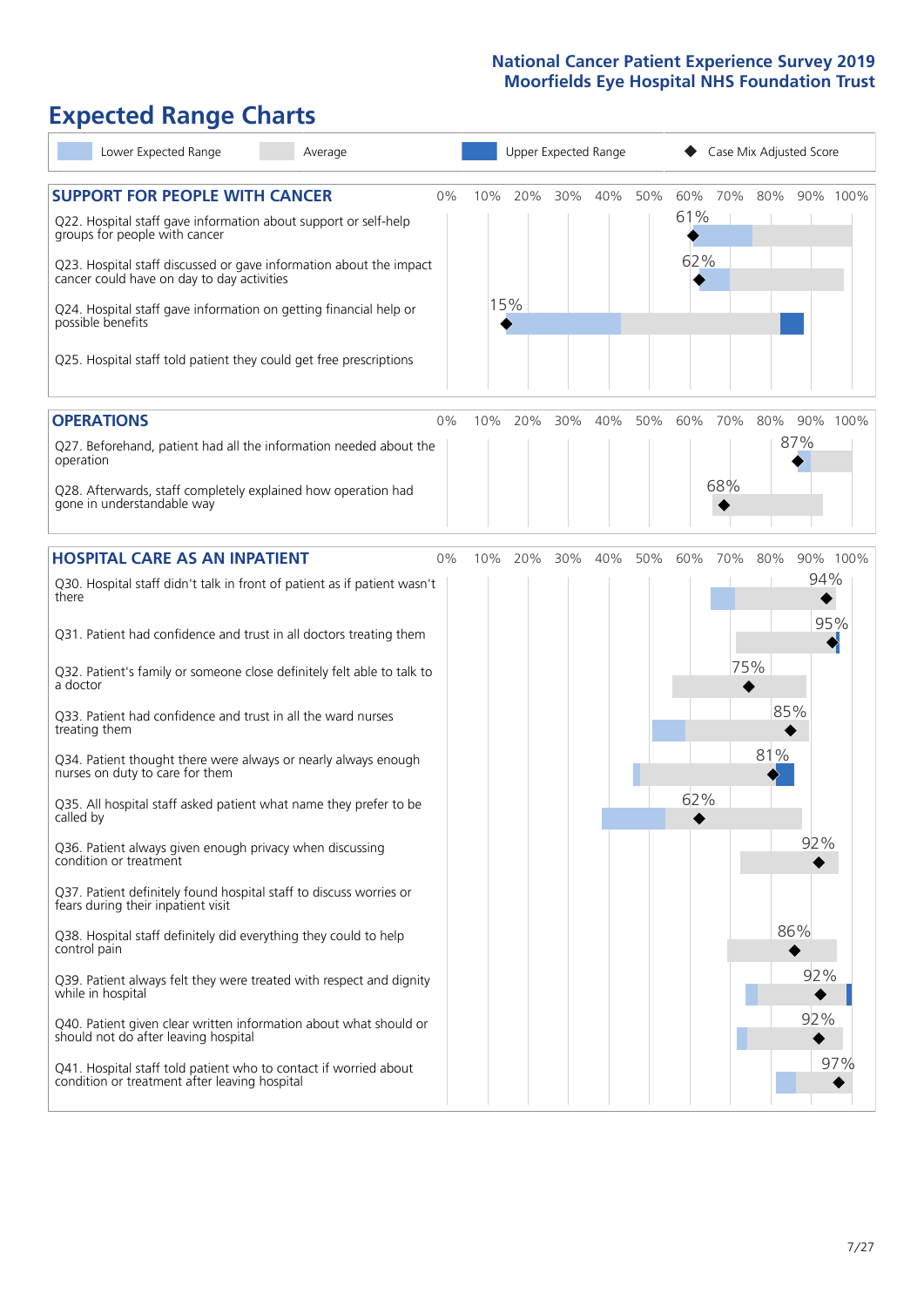# **Expected Range Charts**

|           | Lower Expected Range                                                                                                                                                                                                                                                                                                                                                                                                                                                                                                                                                                                                                                                                                   | Average |       |           | Upper Expected Range |     |         | Case Mix Adjusted Score |            |     |             |          |                 |
|-----------|--------------------------------------------------------------------------------------------------------------------------------------------------------------------------------------------------------------------------------------------------------------------------------------------------------------------------------------------------------------------------------------------------------------------------------------------------------------------------------------------------------------------------------------------------------------------------------------------------------------------------------------------------------------------------------------------------------|---------|-------|-----------|----------------------|-----|---------|-------------------------|------------|-----|-------------|----------|-----------------|
|           | <b>HOSPITAL CARE AS A DAY PATIENT / OUTPATIENT 0%</b><br>Q43. Patient definitely found hospital staff to discuss worries or<br>fears during their outpatient or day case visit<br>Q44. Cancer doctor had the right documents at patient's last<br>outpatient appointment<br>Q46. Beforehand patient completely had all information needed<br>about radiotherapy treatment<br>Q47. Patient completely given understandable information about<br>whether radiotherapy was working<br>Q49. Beforehand patient completely had all information needed<br>about chemotherapy treatment<br>Q50. Patient given enough information about whether<br>chemotherapy was working in a completely understandable way |         |       | 10%       | 20%                  | 30% | 40%     | 50%                     | 60%<br>58% | 70% | 80%         |          | 90% 100%<br>98% |
|           | <b>HOME CARE AND SUPPORT</b><br>Q51. Hospital staff definitely gave family or someone close all the<br>information needed to help care at home<br>Q52. Patient definitely given enough support from health or social<br>services during treatment<br>Q53. Patient definitely given enough support from health or social<br>services after treatment                                                                                                                                                                                                                                                                                                                                                    |         | 0%    | 10%       | 20%                  | 30% | 40%     | 50%                     | 60%<br>59% | 70% | 80%         |          | 90% 100%        |
| treatment | <b>CARE FROM YOUR GENERAL PRACTICE</b><br>Q54. GP given enough information about patient's condition and<br>Q55. General practice staff definitely did everything they could to<br>support patient during treatment                                                                                                                                                                                                                                                                                                                                                                                                                                                                                    |         | $0\%$ | 10%       | 20%                  | 30% | 40%     | 50%<br>47%              | 60%        | 70% | 80%         | 93%      | 90% 100%        |
|           | <b>YOUR OVERALL NHS CARE</b><br>Q56. Different people treating and caring for patient always work<br>well together to give best possible care<br>Q57. Patient given a care plan<br>Q58. Overall the administration of care was good or very good<br>Q59. Patient felt length of time for attending clinics and<br>appointments for cancer was about right<br>Q60. Someone discussed with patient whether they would like to<br>take part in cancer research                                                                                                                                                                                                                                            |         | $0\%$ | 10%<br>9% | 20%                  | 31% | 30% 40% | 50%                     | 63%<br>64% |     | 60% 70% 80% | 89%      | 90% 100%        |
| good      | Q61. Patient's average rating of care scored from very poor to very                                                                                                                                                                                                                                                                                                                                                                                                                                                                                                                                                                                                                                    |         | 0     |           | 2                    | 3   | 4       | 5                       | 6          |     | 8           | 9<br>8.7 | 10              |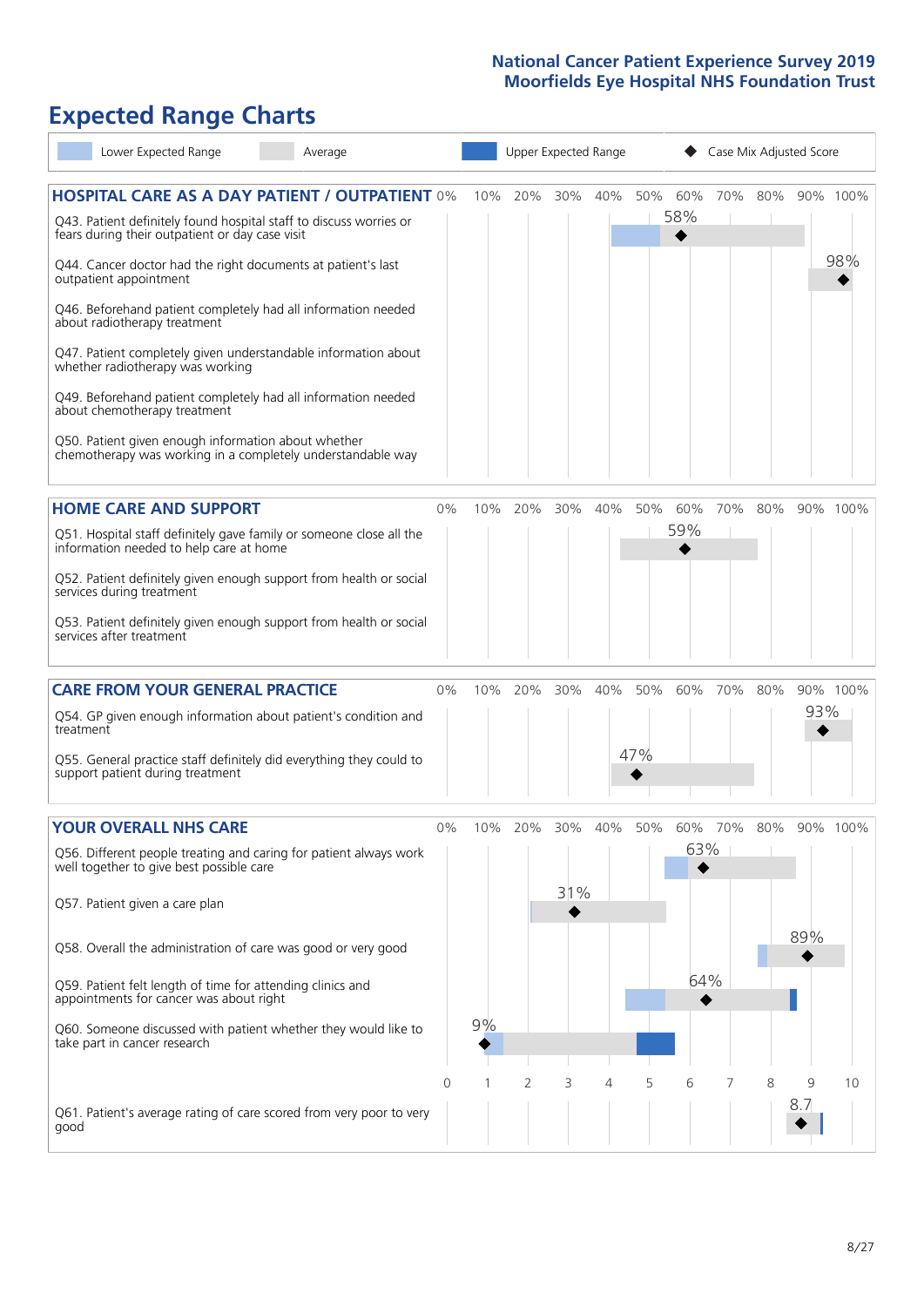# **Comparability Tables**

\* Indicates where a score has been suppressed because there are less than 21 responses.

\*\* No score available for 2018.

 $\triangle$  or  $\nabla$ 

Change 2018-2019: Indicates where 2019 score is significantly higher or lower than 2018 score Change Overall: Indicates significant change overall (2015, 2016, 2017, 2018 and 2019).

Adjusted Score below Lower Expected Range Adjusted Score between Upper and Lower Expected Ranges Adjusted Score above Upper Expected Range

|                                                                             |           |               | Unadjusted Scores |               |                                                      |         |               | Case Mix Adjusted Scores |                                     |                   |
|-----------------------------------------------------------------------------|-----------|---------------|-------------------|---------------|------------------------------------------------------|---------|---------------|--------------------------|-------------------------------------|-------------------|
|                                                                             | 2018<br>n | 2018<br>Score | 2019<br>n         | 2019<br>Score | $\cdot$   Change   Change   $\cdot$<br>2018-<br>2019 | Overall | 2019<br>Score | Lower<br>Range           | Upper<br>Expected Expected<br>Range | National<br>Score |
| <b>SEEING YOUR GP</b>                                                       |           |               |                   |               |                                                      |         |               |                          |                                     |                   |
| Q1. Saw GP once or twice before being told they needed to go<br>to hospital | 8         | $\star$       | 9                 | $\star$       |                                                      |         | $\star$       |                          |                                     | 79%               |
| Q2. Patient thought they were seen as soon as necessary                     | 39        | 82%           | 44                | 86%           |                                                      |         | 90%           | 73%                      | 95%                                 | 84%               |
| <b>DIAGNOSTIC TESTS</b>                                                     |           |               |                   |               |                                                      |         |               |                          |                                     |                   |

| O5. Received all the information needed about the test                    | $***$ | **  | マヒ | 91% |  | 93% | 88% | 100% | 95% |
|---------------------------------------------------------------------------|-------|-----|----|-----|--|-----|-----|------|-----|
| Q6. The length of time waiting for the test to be done was<br>about right |       | 86% | 35 | 91% |  | 94% | 77% | 99%  | 88% |
| Q7. Test results explained in completely understandable way               |       | 68% | 36 | 81% |  | 84% | 67% | 93%  | 80% |

| Q10. Patient told they could bring a family member or friend<br>when first told they had cancer | 36 | 69% | 38 | 79% |  | 84% | 63% | 91% | 77% |
|-------------------------------------------------------------------------------------------------|----|-----|----|-----|--|-----|-----|-----|-----|
| Q11. Patient felt they were told sensitively that they had cancer                               | 41 | 73% | 43 | 86% |  | 87% | 75% | 96% | 86% |
| Q12. Patient completely understood the explanation of what<br>was wrong                         |    | 71% | 44 | 73% |  | 79% | 60% | 86% | 73% |
| Q13. Patient given easy to understand written information<br>about the type of cancer they had  |    | 63% |    | 74% |  | 80% | 61% | 88% | 74% |

|  | <b>DECIDING THE BEST TREATMENT FOR YOU</b> |  |
|--|--------------------------------------------|--|
|--|--------------------------------------------|--|

| Q14. Patient felt that treatment options were completely<br>explained                                   | 38   | 82% | 40 | 85% | 88% | 72% | 95% | 83% |
|---------------------------------------------------------------------------------------------------------|------|-----|----|-----|-----|-----|-----|-----|
| Q15. Patient felt possible side effects were definitely explained<br>in an understandable way           | 36   | 72% | 42 | 67% | 69% | 59% | 86% | 73% |
| Q16. Patient definitely given practical advice and support in<br>dealing with side effects of treatment | 36   | 61% | 40 | 52% | 56% | 53% | 82% | 67% |
| Q17. Patient definitely told about side effects that could affect<br>them in the future                 | 37   | 62% | 42 | 52% | 57% | 42% | 72% | 57% |
| Q18. Patient definitely involved as much as they wanted in<br>decisions about care and treatment        | $**$ | **  | 42 | 83% | 85% | 69% | 93% | 81% |

| <b>CLINICAL NURSE SPECIALIST (CNS)</b>                                                    |    |     |    |     |     |     |      |     |
|-------------------------------------------------------------------------------------------|----|-----|----|-----|-----|-----|------|-----|
| [Q19. Patient given the name of a CNS who would support them<br>through their treatment   | 40 | 83% | 39 | 92% | 95% | 83% | 100% | 92% |
| Q20. Patient found it very or quite easy to contact their CNS                             | 29 | 76% | 34 | 71% | 75% | 72% | 97%  | 85% |
| Q21. Patient got understandable answers to important<br>questions all or most of the time | 28 | 71% |    | 74% | 76% | 76% | 99%  | 87% |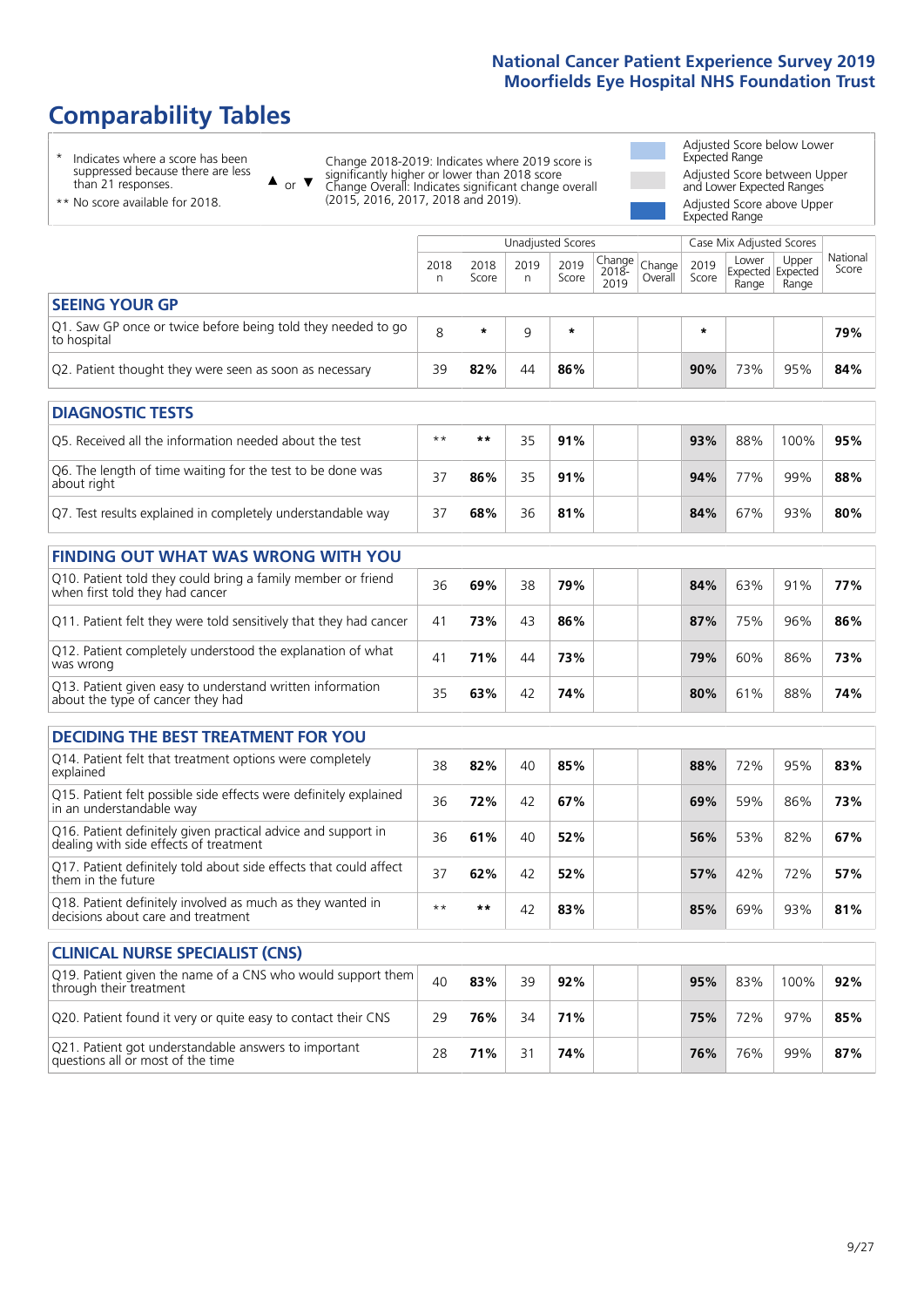# **Comparability Tables**

\* Indicates where a score has been suppressed because there are less than 21 responses.

\*\* No score available for 2018.

 $\triangle$  or  $\nabla$ 

Change 2018-2019: Indicates where 2019 score is significantly higher or lower than 2018 score Change Overall: Indicates significant change overall (2015, 2016, 2017, 2018 and 2019).

Adjusted Score below Lower Expected Range Adjusted Score between Upper and Lower Expected Ranges Adjusted Score above Upper Expected Range

|                                                                                                                   | Unadjusted Scores |               |           |               |                         |                   |               | Case Mix Adjusted Scores |                                     |                   |
|-------------------------------------------------------------------------------------------------------------------|-------------------|---------------|-----------|---------------|-------------------------|-------------------|---------------|--------------------------|-------------------------------------|-------------------|
|                                                                                                                   | 2018<br>n         | 2018<br>Score | 2019<br>n | 2019<br>Score | Change<br>2018-<br>2019 | Change<br>Overall | 2019<br>Score | Lower<br>Range           | Upper<br>Expected Expected<br>Range | National<br>Score |
| <b>SUPPORT FOR PEOPLE WITH CANCER</b>                                                                             |                   |               |           |               |                         |                   |               |                          |                                     |                   |
| Q22. Hospital staff gave information about support or self-help<br>groups for people with cancer                  | 19                | $\star$       | 26        | 54%           |                         |                   | 61%           | 75%                      | 100%                                | 88%               |
| Q23. Hospital staff discussed or gave information about the<br>impact cancer could have on day to day activities  | 22                | 64%           | 26        | 58%           |                         |                   | 62%           | 70%                      | 98%                                 | 84%               |
| Q24. Hospital staff gave information on getting financial help or<br>possible benefits                            | 15                | *             | 24        | 13%           |                         |                   | 15%           | 43%                      | 82%                                 | 63%               |
| Q25. Hospital staff told patient they could get free prescriptions                                                | 11                | *             | 18        | $\star$       |                         |                   | $\star$       |                          |                                     | 82%               |
| <b>OPERATIONS</b>                                                                                                 |                   |               |           |               |                         |                   |               |                          |                                     |                   |
| Q27. Beforehand, patient had all the information needed about<br>the operation                                    | 33                | 88%           | 34        | 85%           |                         |                   | 87%           | 90%                      | 100%                                | 96%               |
| Q28. Afterwards, staff completely explained how operation had<br>gone in understandable way                       | 32                | 78%           | 34        | 68%           |                         |                   | 68%           | 66%                      | 93%                                 | 79%               |
| <b>HOSPITAL CARE AS AN INPATIENT</b>                                                                              |                   |               |           |               |                         |                   |               |                          |                                     |                   |
| Q30. Hospital staff didn't talk in front of patient as if patient<br>wasn't there                                 | $**$              | $***$         | 34        | 94%           |                         |                   | 94%           | 71%                      | 96%                                 | 84%               |
| Q31. Patient had confidence and trust in all doctors treating<br>them                                             | $**$              | **            | 34        | 94%           |                         |                   | 95%           | 71%                      | 96%                                 | 84%               |
| Q32. Patient's family or someone close definitely felt able to talk<br>to a doctor                                | $* *$             | **            | 28        | 71%           |                         |                   | 75%           | 56%                      | 89%                                 | 72%               |
| O33. Patient had confidence and trust in all the ward nurses<br>treating them                                     | $**$              | **            | 33        | 82%           |                         |                   | 85%           | 59%                      | 89%                                 | 74%               |
| Q34. Patient thought there were always or nearly always<br>enough nurses on duty to care for them                 | $**$              | **            | 34        | 79%           |                         |                   | 81%           | 48%                      | 81%                                 | 64%               |
| Q35. All hospital staff asked patient what name they prefer to<br>be called by                                    | $* *$             | **            | 32        | 59%           |                         |                   | 62%           | 54%                      | 88%                                 | 71%               |
| Q36. Patient always given enough privacy when discussing<br>condition or treatment                                | $* *$             | $***$         | 34        | 91%           |                         |                   | 92%           | 72%                      | 97%                                 | 85%               |
| Q37. Patient definitely found hospital staff to discuss worries or<br>fears during their inpatient visit          | $* *$             | **            | 18        | $\star$       |                         |                   | $\star$       |                          |                                     | 52%               |
| Q38. Hospital staff definitely did everything they could to help<br>control pain                                  | $* *$             | **            | 30        | 87%           |                         |                   | 86%           | 69%                      | 96%                                 | 83%               |
| Q39. Patient always felt they were treated with respect and<br>dignity while in hospital                          | $\star\star$      | **            | 34        | 91%           |                         |                   | 92%           | 77%                      | 99%                                 | 88%               |
| Q40. Patient given clear written information about what should<br>or should not do after leaving hospital         | $**$              | **            | 34        | 91%           |                         |                   | 92%           | 74%                      | 98%                                 | 86%               |
| Q41. Hospital staff told patient who to contact if worried about<br>condition or treatment after leaving hospital | $* *$             | **            | 33        | 97%           |                         |                   | 97%           | 86%                      | 100%                                | 94%               |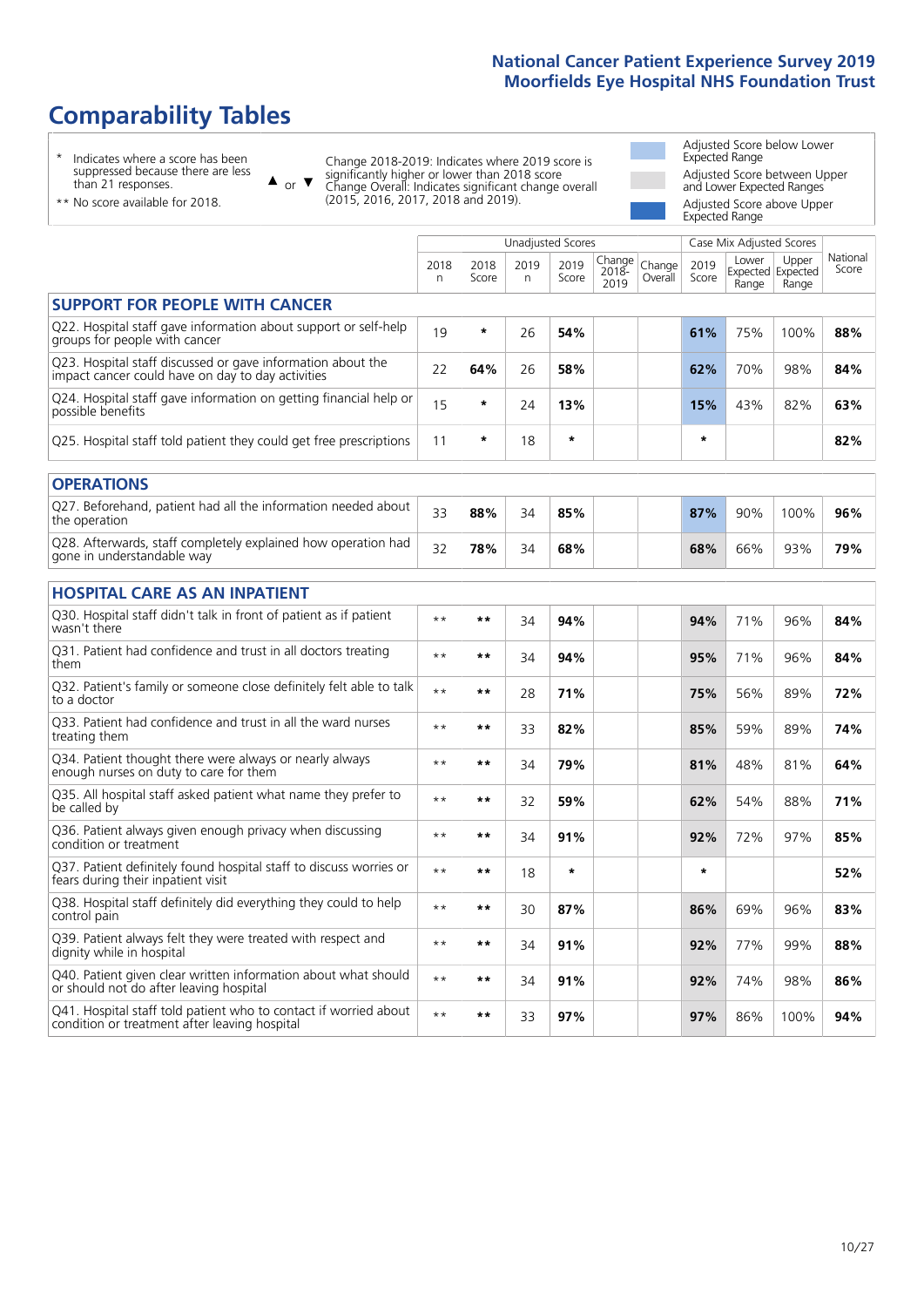# **Comparability Tables**

\* Indicates where a score has been suppressed because there are less than 21 responses.

\*\* No score available for 2018.

or  $\blacktriangledown$  $\blacktriangle$ 

Change 2018-2019: Indicates where 2019 score is significantly higher or lower than 2018 score Change Overall: Indicates significant change overall (2015, 2016, 2017, 2018 and 2019).

Adjusted Score below Lower Expected Range Adjusted Score between Upper and Lower Expected Ranges Adjusted Score above Upper Expected Range

|                                                                                                                       |           |               |             | <b>Unadjusted Scores</b> |                         |                   |               |                                     | Case Mix Adjusted Scores |                                                                                         |  |  |  |
|-----------------------------------------------------------------------------------------------------------------------|-----------|---------------|-------------|--------------------------|-------------------------|-------------------|---------------|-------------------------------------|--------------------------|-----------------------------------------------------------------------------------------|--|--|--|
|                                                                                                                       | 2018<br>n | 2018<br>Score | 2019<br>n   | 2019<br>Score            | Change<br>2018-<br>2019 | Change<br>Overall | 2019<br>Score | Lower<br>Expected Expected<br>Range | Upper<br>Range           | National<br>Score                                                                       |  |  |  |
| <b>HOSPITAL CARE AS A DAY PATIENT / OUTPATIENT</b>                                                                    |           |               |             |                          |                         |                   |               |                                     |                          | 71%<br>96%<br>86%<br>60%<br>84%<br>68%<br>60%<br>52%<br>45%<br>95%<br>58%<br>73%<br>38% |  |  |  |
| Q43. Patient definitely found hospital staff to discuss worries or<br>fears during their outpatient or day case visit | 26        | 62%           | 25          | 56%                      |                         |                   | 58%           | 53%                                 | 88%                      |                                                                                         |  |  |  |
| Q44. Cancer doctor had the right documents at patient's last<br>outpatient appointment                                | 30        | 97%           | 35          | 97%                      |                         |                   | 98%           | 89%                                 | 100%                     |                                                                                         |  |  |  |
| Q46. Beforehand patient completely had all information needed<br>about radiotherapy treatment                         | 14        | *             | 10          | $\star$                  |                         |                   | *             |                                     |                          |                                                                                         |  |  |  |
| Q47. Patient completely given understandable information<br>about whether radiotherapy was working                    | 11        | $\star$       | 12          | $\star$                  |                         |                   | $\star$       |                                     |                          |                                                                                         |  |  |  |
| Q49. Beforehand patient completely had all information needed<br>about chemotherapy treatment                         | 3         | $\ast$        | $\Omega$    | n.a.                     |                         |                   | n.a.          |                                     |                          |                                                                                         |  |  |  |
| Q50. Patient given enough information about whether<br>chemotherapy was working in a completely understandable way    | 2         | *             | $\mathbf 0$ | n.a.                     |                         |                   | n.a.          |                                     |                          |                                                                                         |  |  |  |
| <b>HOME CARE AND SUPPORT</b>                                                                                          |           |               |             |                          |                         |                   |               |                                     |                          |                                                                                         |  |  |  |
| Q51. Hospital staff definitely gave family or someone close all<br>the information needed to help care at home        | 24        | 50%           | 32          | 56%                      |                         |                   | 59%           | 43%                                 | 77%                      |                                                                                         |  |  |  |
| Q52. Patient definitely given enough support from health or<br>social services during treatment                       | 8         | $\star$       | 9           | $\star$                  |                         |                   | $\star$       |                                     |                          |                                                                                         |  |  |  |
| Q53. Patient definitely given enough support from health or<br>social services after treatment                        | 8         | *             | 9           | $\star$                  |                         |                   | $\star$       |                                     |                          |                                                                                         |  |  |  |
| <b>CARE FROM YOUR GENERAL PRACTICE</b>                                                                                |           |               |             |                          |                         |                   |               |                                     |                          |                                                                                         |  |  |  |
| Q54. GP given enough information about patient's condition<br>and treatment                                           | 33        | 94%           | 37          | 92%                      |                         |                   | 93%           | 88%                                 | 100%                     |                                                                                         |  |  |  |
| Q55. General practice staff definitely did everything they could<br>to support patient during treatment               | 18        | $\star$       | 30          | 47%                      |                         |                   | 47%           | 41%                                 | 76%                      |                                                                                         |  |  |  |
| <b>YOUR OVERALL NHS CARE</b>                                                                                          |           |               |             |                          |                         |                   |               |                                     |                          |                                                                                         |  |  |  |
| Q56. Different people treating and caring for patient always<br>work well together to give best possible care         | $**$      | $***$         | 43          | 60%                      |                         |                   | 63%           | 59%                                 | 86%                      |                                                                                         |  |  |  |
| Q57. Patient given a care plan                                                                                        | 35        | 23%           | 33          | 24%                      |                         |                   | 31%           | 21%                                 | 54%                      |                                                                                         |  |  |  |
| Q58. Overall the administration of care was good or very good                                                         | 41        | 80%           | 43          | 86%                      |                         |                   | 89%           | 79%                                 | 98%                      | 89%                                                                                     |  |  |  |
| Q59. Patient felt length of time for attending clinics and<br>appointments for cancer was about right                 | 39        | 69%           | 42          | 60%                      |                         |                   | 64%           | 54%                                 | 85%                      | 69%                                                                                     |  |  |  |
| Q60. Someone discussed with patient whether they would like<br>to take part in cancer research                        | 39        | 13%           | 40          | 8%                       |                         |                   | 9%            | 14%                                 | 47%                      | 30%                                                                                     |  |  |  |
| Q61. Patient's average rating of care scored from very poor to<br>very good                                           | 41        | 8.3           | 43          | 8.7                      |                         |                   | 8.7           | 8.4                                 | 9.2                      | 8.8                                                                                     |  |  |  |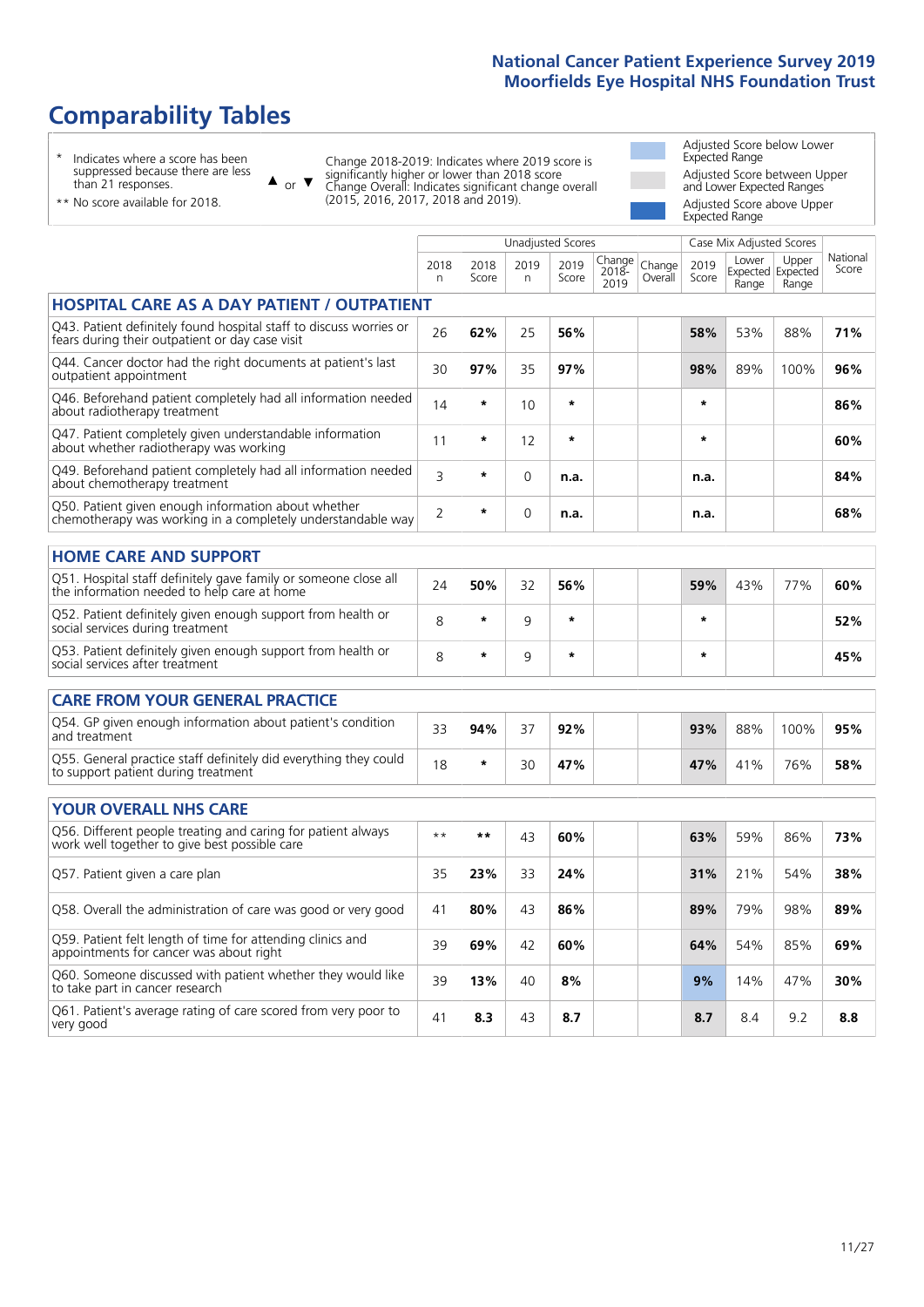# **Tumour Type Tables**

- \* Indicates where a score has been suppressed because there are less than 21 responses.
- n.a. Indicates that there were no respondents for that tumour group.

| <b>SEEING YOUR GP</b>                           |            |              |               |             |                |                |                  |             | Tumour Group |         |                                                           |                 |            |         |                |
|-------------------------------------------------|------------|--------------|---------------|-------------|----------------|----------------|------------------|-------------|--------------|---------|-----------------------------------------------------------|-----------------|------------|---------|----------------|
|                                                 |            | Brain<br>CNS | <b>Breast</b> | Colorectal  | Gynaecological | Haematological | Head and<br>Neck | <b>Dung</b> | Prostate     | Sarcoma | Skin                                                      | Upper<br>Gastro | Urological | Other   | All<br>Cancers |
| Q1. Saw GP once or twice before being told they | Trust      | n.a.         | n.a.          | n.a.        | n.a.           | n.a.           | n.a.             | n.a.        | n.a.         | n.a.    | n.a.                                                      | n.a.            | n.a.       | $\star$ | $\star$        |
| needed to go to hospital                        | National   | 59%          |               | 94% 75% 77% |                |                |                  |             |              |         | 67%   79%   71%   82%   71%   90%   74%   83%   74%   79% |                 |            |         |                |
| Q2. Patient thought they were seen as soon as   | Trust      | n.a.         | n.a.          | n.a.        | n.a.           | n.a.           | n.a.             | n.a.        | n.a.         | n.a.    | n.a.                                                      | n.a.            | n.a.       | 84% 86% |                |
| necessary                                       | National I | 79%          |               |             |                |                |                  |             |              |         | 89% 83% 81% 82% 81% 84% 86% 69% 85% 79% 85% 79% 84%       |                 |            |         |                |

#### **DIAGNOSTIC TESTS** Tumour Group

|                                                                |              | Brain | <b>Breast</b> | olorectal.<br>LGT | $\overline{\sigma}$<br>Gynaecologic | Haematological      | Head and<br>Neck | Lung | Prostate | Sarcoma | Skin | Upper<br>Gastro | rological                                                                   | Other | All<br>Cancers |
|----------------------------------------------------------------|--------------|-------|---------------|-------------------|-------------------------------------|---------------------|------------------|------|----------|---------|------|-----------------|-----------------------------------------------------------------------------|-------|----------------|
| Q5. Received all the information needed about                  | <b>Trust</b> | n.a.  | n.a.          | n.a.              | n.a.                                | n.a.                | n.a.             | n.a  | n.a.     | n.a.    | n.a. | n.a.            | n.a.                                                                        |       | 92% 91%        |
| the test                                                       | National     | 93%   | 95%           | 95%               | 93%                                 | 95% 93% 95% 95% 93% |                  |      |          |         | 96%  | 95%             |                                                                             |       | 95% 95% 95%    |
| Q6. The length of time waiting for the test to be              | Trust        | n.a.  | n.a.          | n.a.              | n.a.                                | n.a.                | n.a.             | n.a. | n.a.     | n.a.    | n.a. | n.a.            | n.a.                                                                        |       | 92% 91%        |
| done was about right                                           | National     |       | 84% 91% 88%   |                   |                                     |                     |                  |      |          |         |      |                 | 86%  89%  88%  87%  87%  81%  87%  84%  87%  86%  88%                       |       |                |
| Q7. Test results explained in completely<br>understandable way | <b>Trust</b> | n.a.  | n.a.          | n.a.              | n.a.                                | n.a.                | n.a.             | n.a. | n.a.     | n.a.    | n.a. | n.a.            | n.a.                                                                        |       | 81% 81%        |
|                                                                | National 71% |       |               |                   |                                     |                     |                  |      |          |         |      |                 | 83%   82%   77%   77%   79%   80%   80%   78%   84%   75%   80%   76%   80% |       |                |

| <b>FINDING OUT WHAT WAS WRONG WITH YOU</b>                                                     |              |       |               |                        |                |                     |                  |         | <b>Tumour Group</b> |         |                         |                 |                 |             |                |
|------------------------------------------------------------------------------------------------|--------------|-------|---------------|------------------------|----------------|---------------------|------------------|---------|---------------------|---------|-------------------------|-----------------|-----------------|-------------|----------------|
|                                                                                                |              | Brain | <b>Breast</b> | olorectal.<br>LGT<br>Ü | Gynaecological | Haematological      | Head and<br>Neck | Lung    | Prostate            | Sarcoma | Skin                    | Upper<br>Gastro | Urological      | Other       | All<br>Cancers |
| Q10. Patient told they could bring a family                                                    | <b>Trust</b> | n.a.  | n.a.          | n.a.                   | n.a.           | n.a.                | n.a.             | n.a.    | n.a.                | n.a.    | n.a.                    | n.a.            | n.a.            | 77%         | 79%            |
| member or friend when first told they had cancer                                               | National     | 85%   | 82%           | 82%                    | 71%            | 71%                 | 71%              | 77%     | 79%                 | 73%     | 69%                     | 76%             | 73%             | 75%         | 77%            |
| Q11. Patient felt they were told sensitively that                                              | Trust        | n.a.  | n.a.          | n.a.                   | n.a.           | n.a.                | n.a.             | n.a.    | n.a.                | n.a.    | n.a.                    | n.a.            | n.a.            |             | 86% 86%        |
| they had cancer                                                                                | National     | 79%   | 89%           | 87%                    | 82%            | 84% 87% 83% 86% 84% |                  |         |                     |         | 89% 81%                 |                 |                 | 84% 83% 86% |                |
| Q12. Patient completely understood the                                                         | Trust        | n.a.  | n.a.          | n.a.                   | n.a.           | n.a.                | n.a.             | n.a.    | n.a.                | n.a.    | n.a.                    | n.a.            | n.a.            | 73%         | 173%           |
| explanation of what was wrong                                                                  | National     | 66%   | 77%           | 79%                    | 73%            | 60%                 |                  | 78% 76% | 79%                 | 67%     | 80%                     | 70%             | 77%             |             | 70% 73%        |
| Q13. Patient given easy to understand written<br>information about the type of cancer they had | Trust        | n.a.  | n.a.          | n.a.                   | n.a.           | n.a.                | n.a.             | n.a.    | n.a.                | n.a.    | n.a.                    | n.a.            | n.a.            | 74%         | 74%            |
|                                                                                                | National     | 66%   | 78%           | 73%                    | 71%            |                     |                  |         |                     |         | 76% 69% 67% 83% 67% 84% |                 | 67%   74%   65% |             | 74%            |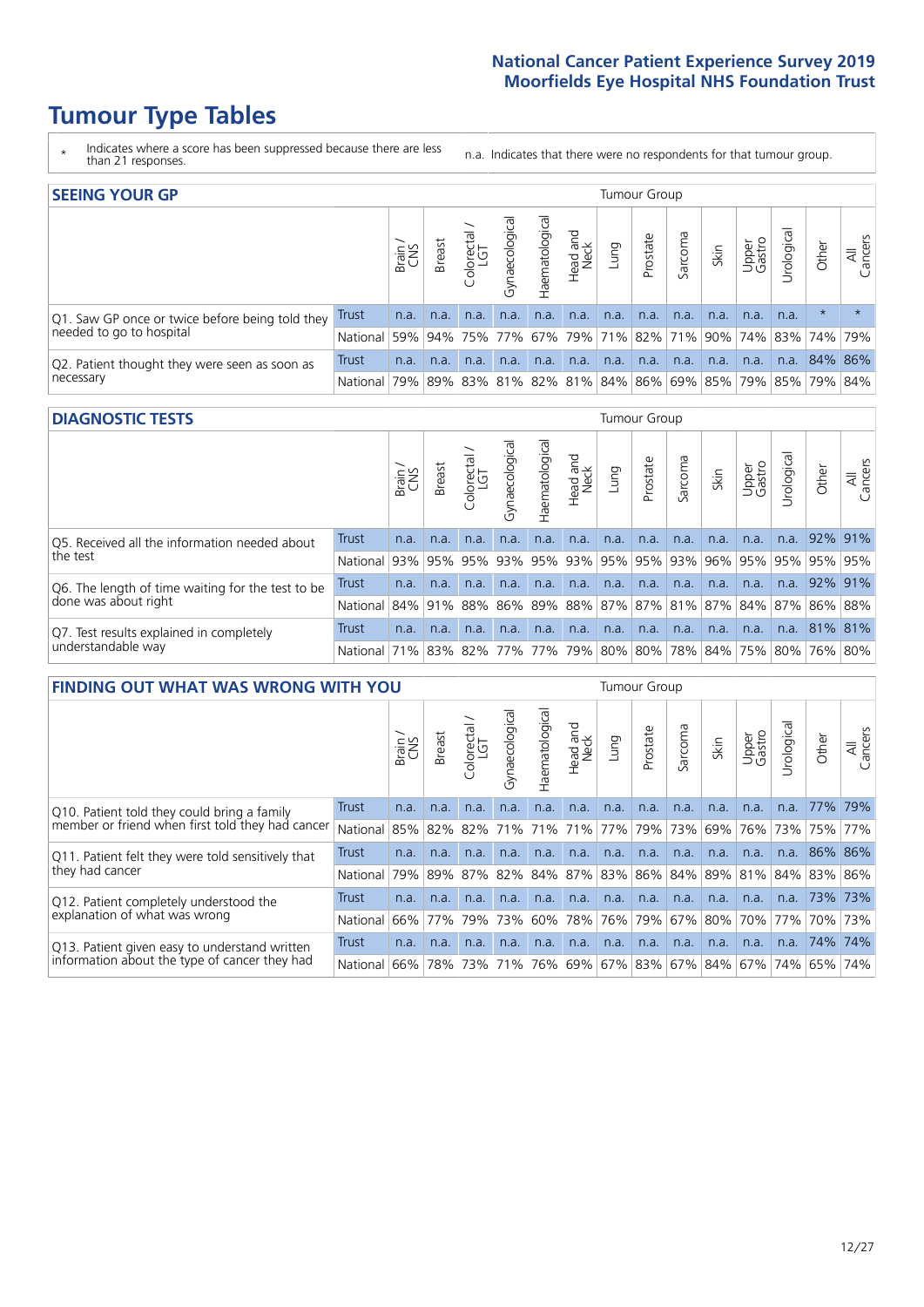# **Tumour Type Tables**

\* Indicates where a score has been suppressed because there are less than 21 responses.

n.a. Indicates that there were no respondents for that tumour group.

| <b>DECIDING THE BEST TREATMENT FOR YOU</b>                                                       |          |       |               |                             |                |                |                         |      | <b>Tumour Group</b> |                                     |      |                 |            |             |                |
|--------------------------------------------------------------------------------------------------|----------|-------|---------------|-----------------------------|----------------|----------------|-------------------------|------|---------------------|-------------------------------------|------|-----------------|------------|-------------|----------------|
|                                                                                                  |          | Brain | <b>Breast</b> | olorectal.<br>LGT<br>$\cup$ | Gynaecological | Haematological | ead and<br>Neck<br>Head | Lung | Prostate            | Sarcoma                             | Skin | Upper<br>Gastro | Jrological | Other       | All<br>Cancers |
| Q14. Patient felt that treatment options were                                                    | Trust    | n.a.  | n.a.          | n.a.                        | n.a.           | n.a.           | n.a.                    | n.a. | n.a.                | n.a.                                | n.a. | n.a.            | n.a.       | 85%         | 85%            |
| completely explained                                                                             | National | 85%   | 85%           | 85%                         | 85%            | 82%            | 87%                     |      | 84% 83%             | 83%                                 | 89%  | 81%             | 83%        | 79%         | 83%            |
| Q15. Patient felt possible side effects were                                                     | Trust    | n.a.  | n.a.          | n.a.                        | n.a.           | n.a.           | n.a.                    | n.a. | n.a.                | n.a.                                | n.a. | n.a.            | n.a.       | 67%         | 67%            |
| definitely explained in an understandable way                                                    | National | 69%   | 74%           | 76%                         | 75%            | 69%            | 73%                     | 74%  | 73%                 | 73%                                 | 77%  | 72%             | 71%        | 70%         | 73%            |
| Q16. Patient definitely given practical advice and                                               | Trust    | n.a.  | n.a.          | n.a.                        | n.a.           | n.a.           | n.a.                    | n.a. | n.a.                | n.a.                                | n.a. | n.a.            | n.a.       | 54%         | 52%            |
| support in dealing with side effects of treatment                                                | National | 63%   | 70%           | 70%                         | 69%            | 65%            | 70%                     | 69%  | 65%                 | 66%                                 | 71%  | 66%             | 63%        | 64%         | 67%            |
| Q17. Patient definitely told about side effects                                                  | Trust    | n.a.  | n.a.          | n.a.                        | n.a.           | n.a.           | n.a.                    | n.a. | n.a.                | n.a.                                | n.a. | n.a.            | n.a.       | 53%         | 52%            |
| that could affect them in the future                                                             | National | 62%   | 57%           | 59%                         | 56%            | 51%            | 64%                     | 56%  | 66%                 | 54%                                 | 66%  | 53%             | 56%        | 52%         | 57%            |
| Q18. Patient definitely involved as much as they<br>wanted in decisions about care and treatment | Trust    | n.a.  | n.a.          | n.a.                        | n.a.           | n.a.           | n.a.                    | n.a. | n.a.                | n.a.                                | n.a. | n.a.            | n.a.       | 84% 83%     |                |
|                                                                                                  | National | 79%   |               |                             |                |                |                         |      |                     | 81% 83% 81% 80% 81% 81% 84% 81% 87% |      | 79%             |            | 79% 78% 81% |                |

#### **CLINICAL NURSE SPECIALIST (CNS)** Tumour Group

|                                                                                           |                  | Brain | Breast      | olorectal<br>LGT<br>U | aecologic<br>Š | ক<br>aematologic<br>工 | Head and<br>Neck | Frumg | Prostate | Sarcoma | Skin | Upper<br>Gastro                         | $\sigma$<br>Irologica | Other                               | All<br>ancers<br>Û |
|-------------------------------------------------------------------------------------------|------------------|-------|-------------|-----------------------|----------------|-----------------------|------------------|-------|----------|---------|------|-----------------------------------------|-----------------------|-------------------------------------|--------------------|
| Q19. Patient given the name of a CNS who                                                  | <b>Trust</b>     | n.a.  | n.a.        | n.a.                  | n.a.           | n.a.                  | n.a.             | n.a.  | n.a.     | n.a.    | n.a. | n.a.                                    | n.a.                  | 93%                                 | $92\%$             |
| would support them through their treatment                                                | National l       | 95%   |             | 95%   92%   95%       |                |                       |                  |       |          |         |      | 92%   91%   94%   91%   91%   91%   93% |                       | 85% 89%                             | 92%                |
| Q20. Patient found it very or quite easy to                                               | <b>Trust</b>     | n.a.  | n.a.        | n.a.                  | n.a.           | n.a.                  | n.a.             | n.a.  | n.a.     | n.a.    | n.a. | n.a.                                    | n.a.                  | 71% 71%                             |                    |
| contact their CNS                                                                         | National         |       | 86% 84% 88% |                       | 85%            |                       |                  |       |          |         |      | 87% 86% 86% 80% 86% 90% 85%             |                       | 83% 83% 85%                         |                    |
| Q21. Patient got understandable answers to<br>important questions all or most of the time | Trust            | n.a.  | n.a.        | n.a.                  | n.a.           | n.a.                  | n.a.             | n.a.  | n.a.     | n.a.    | n.a. | n.a.                                    | n.a.                  | 75% 74%                             |                    |
|                                                                                           | National 82% 87% |       |             | 89%                   | 86%            |                       |                  |       |          |         |      |                                         |                       | 89% 88% 86% 87% 87% 93% 86% 87% 86% | 87%                |

| <b>SUPPORT FOR PEOPLE WITH CANCER</b>                                                             |              |       |               |                            |                |                |                         |             | Tumour Group          |         |             |                 |           |         |                |
|---------------------------------------------------------------------------------------------------|--------------|-------|---------------|----------------------------|----------------|----------------|-------------------------|-------------|-----------------------|---------|-------------|-----------------|-----------|---------|----------------|
|                                                                                                   |              | Brain | <b>Breast</b> | ╮<br>olorectal<br>LGT<br>Û | Gynaecological | Haematological | ead and<br>Neck<br>Head | <b>Lung</b> | Prostate              | Sarcoma | Skin        | Upper<br>Gastro | rological | Other   | All<br>Cancers |
| Q22. Hospital staff gave information about<br>support or self-help groups for people with         | <b>Trust</b> | n.a.  | n.a.          | n.a.                       | n.a.           | n.a.           | n.a.                    | n.a.        | n.a.                  | n.a.    | n.a.        | n.a.            | n.a.      | 56%     | 54%            |
| cancer                                                                                            | National     | 92%   | 92%           | 88%                        | 87%            | 86%            | 88%                     | 87%         | 91%                   | 86%     | 90%         | 88%             | 81%       | 83%     | 88%            |
| Q23. Hospital staff discussed or gave information<br>about the impact cancer could have on day to | <b>Trust</b> | n.a.  | n.a.          | n.a.                       | n.a.           | n.a.           | n.a.                    | n.a.        | n.a.                  | n.a.    | n.a.        | n.a.            | n.a.      | 56%     | 58%            |
| day activities                                                                                    | National     | 84%∣  |               | 86% 85%                    | 82%            | 84%            | 84%                     | 83%         |                       |         | 88% 81% 86% | 83%             |           | 78% 79% | 84%            |
| Q24. Hospital staff gave information on getting                                                   | Trust        | n.a.  | n.a.          | n.a.                       | n.a.           | n.a.           | n.a.                    | n.a.        | n.a.                  | n.a.    | n.a.        | n.a.            | n.a.      | 12%     | 13%            |
| financial help or possible benefits                                                               | National     | 78%   | 68%           | 61%                        | 66%            | 61%            | 67%                     | 72%         | 55%                   | 64%     | 60%         | 64%             | 47%       | 59%     | 63%            |
| Q25. Hospital staff told patient they could get                                                   | Trust        | n.a.  | n.a.          | n.a.                       | n.a.           | n.a.           | n.a.                    | n.a.        | n.a.                  | n.a.    | n.a.        | n.a.            | n.a.      | $\star$ | $\star$        |
| free prescriptions                                                                                | National     | 82%   |               | 81% 83%                    | 79%            |                |                         |             | 87%   84%   86%   80% | 78%     | 71% 84%     |                 |           | 73% 81% | 82%            |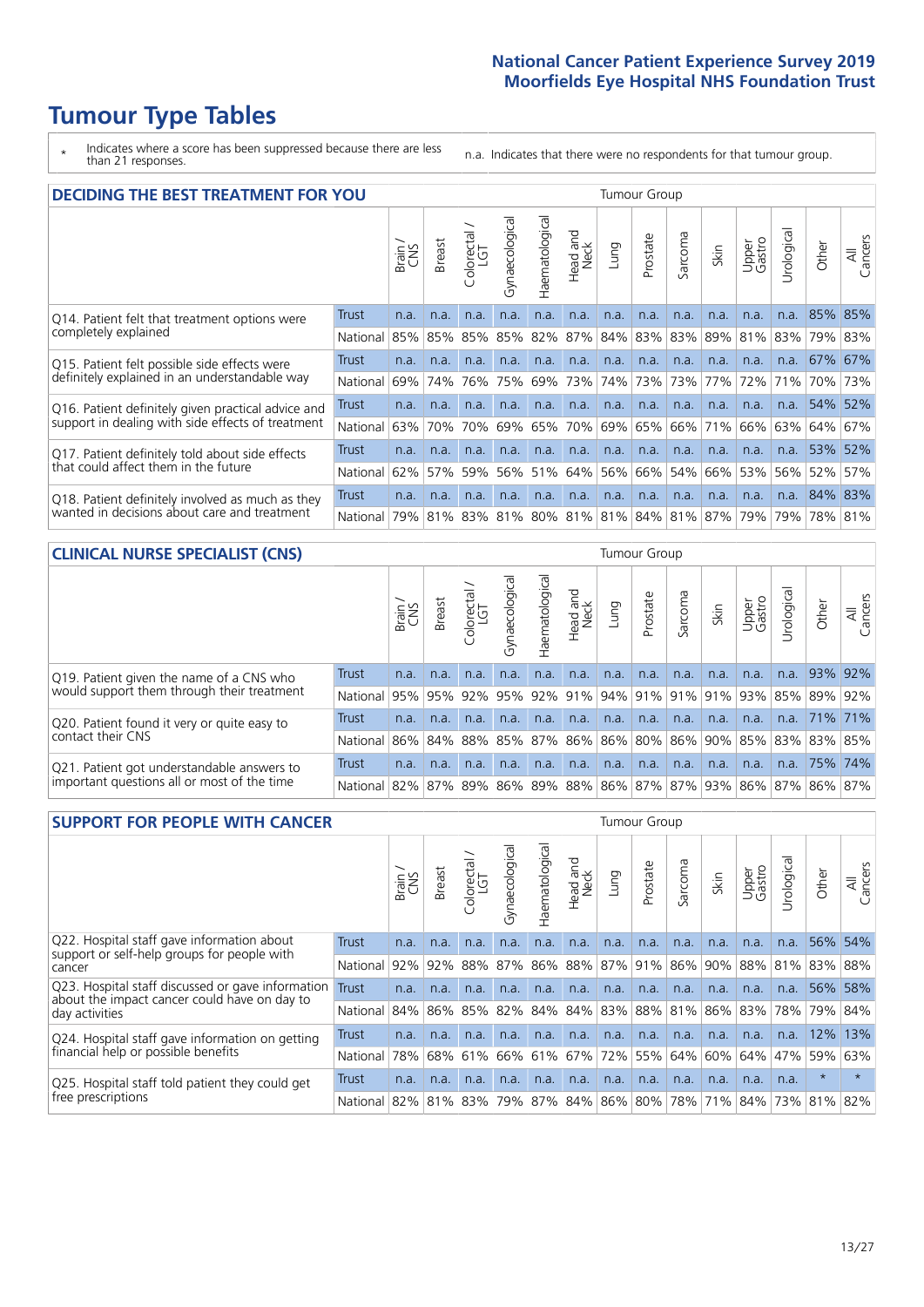# **Tumour Type Tables**

- \* Indicates where a score has been suppressed because there are less than 21 responses.
- n.a. Indicates that there were no respondents for that tumour group.

| <b>OPERATIONS</b>                                | Tumour Group |       |               |            |                |                |                             |      |          |         |      |                 |                             |         |                |
|--------------------------------------------------|--------------|-------|---------------|------------|----------------|----------------|-----------------------------|------|----------|---------|------|-----------------|-----------------------------|---------|----------------|
|                                                  |              | Brain | <b>Breast</b> | Colorectal | Gynaecological | Haematological | Head and<br>Neck            | Lung | Prostate | Sarcoma | Skin | Upper<br>Gastro | Jrological                  | Other   | All<br>Cancers |
| Q27. Beforehand, patient had all the information | Trust        | n.a.  | n.a.          | n.a.       | n.a.           | n.a.           | n.a.                        | n.a. | n.a.     | n.a.    | n.a. | n.a.            | n.a.                        | 86% 85% |                |
| needed about the operation                       | National     | 96%   |               | 97% 96%    |                |                | 96% 94% 96% 95% 97% 95% 96% |      |          |         |      |                 | 96% 95% 95% 96%             |         |                |
| Q28. Afterwards, staff completely explained how  | Trust        | n.a.  | n.a.          | n.a.       | n.a.           | n.a.           | n.a.                        | n.a. | n.a.     | n.a.    | n.a. | n.a.            | n.a.                        | 69% 68% |                |
| operation had gone in understandable way         | National     | 76%   |               | 79% 83%    | 79%            |                | 78% 79%                     |      |          |         |      |                 | 79% 78% 80% 82% 79% 76% 77% |         | 79%            |

#### **HOSPITAL CARE AS AN INPATIENT** Tumour Group

|                                                                                                  |              | Brain | Breast | $\overline{\phantom{0}}$<br>Colorectal /<br>LGT | Gynaecological | Haematological | Head and<br>Neck | Lung | Prostate | Sarcoma | Skin | Upper<br>Gastro | Urological  | Other   | All<br>Cancers |
|--------------------------------------------------------------------------------------------------|--------------|-------|--------|-------------------------------------------------|----------------|----------------|------------------|------|----------|---------|------|-----------------|-------------|---------|----------------|
| Q30. Hospital staff didn't talk in front of patient                                              | <b>Trust</b> | n.a.  | n.a.   | n.a.                                            | n.a.           | n.a.           | n.a.             | n.a. | n.a.     | n.a.    | n.a. | n.a.            | n.a.        | 94% 94% |                |
| as if patient wasn't there                                                                       | National     | 81%   | 86%    | 81%                                             | 83%            | 84%            | 83%              | 81%  | 88%      | 86%     | 86%  | 81%             | 83%         | 82%     | 84%            |
| 031. Patient had confidence and trust in all                                                     | Trust        | n.a.  | n.a.   | n.a.                                            | n.a.           | n.a.           | n.a.             | n.a. | n.a.     | n.a.    | n.a. | n.a.            | n.a.        | 94%     | 94%            |
| doctors treating them                                                                            | National     | 82%   | 83%    | 85%                                             | 83%            | 82%            | 87%              | 83%  | 89%      | 86%     | 85%  | 81%             | 85%         | 80% 84% |                |
| Q32. Patient's family or someone close definitely                                                | Trust        | n.a.  | n.a.   | n.a.                                            | n.a.           | n.a.           | n.a.             | n.a. | n.a.     | n.a.    | n.a. | n.a.            | n.a.        | 72%     | 71%            |
| felt able to talk to a doctor                                                                    | National     | 67%   | 72%    | 73%                                             | 72%            | 74%            | 75%              | 74%  | 72%      | 71%     | 74%  | 73%             | 71%         | 69%     | 72%            |
| Q33. Patient had confidence and trust in all the                                                 | <b>Trust</b> | n.a.  | n.a.   | n.a.                                            | n.a.           | n.a.           | n.a.             | n.a. | n.a.     | n.a.    | n.a. | n.a.            | n.a.        | 82%     | 82%            |
| ward nurses treating them                                                                        | National     | 72%   | 73%    | 72%                                             | 71%            | 77%            | 75%              | 77%  | 79%      | 74%     | 75%  | 73%             | 77%         | 69%     | 74%            |
| Q34. Patient thought there were always or nearly                                                 | Trust        | n.a.  | n.a.   | n.a.                                            | n.a.           | n.a.           | n.a.             | n.a. | n.a.     | n.a.    | n.a. | n.a.            | n.a.        | 80%     | 79%            |
| always enough nurses on duty to care for them                                                    | National     | 68%   | 64%    | 62%                                             | 63%            | 63%            | 65%              | 68%  | 72%      | 65%     | 70%  | 65%             | 66%         | 60%     | 64%            |
| Q35. All hospital staff asked patient what name                                                  | <b>Trust</b> | n.a.  | n.a.   | n.a.                                            | n.a.           | n.a.           | n.a.             | n.a. | n.a.     | n.a.    | n.a. | n.a.            | n.a.        | 61%     | 59%            |
| they prefer to be called by                                                                      | National     | 68%   | 62%    | 74%                                             | 65%            | 72%            | 71%              | 76%  | 72%      | 74%     | 70%  | 78%             | 76%         | 69%     | 71%            |
| Q36. Patient always given enough privacy when                                                    | Trust        | n.a.  | n.a.   | n.a.                                            | n.a.           | n.a.           | n.a.             | n.a. | n.a.     | n.a.    | n.a. | n.a.            | n.a.        | 91% 91% |                |
| discussing condition or treatment                                                                | National     | 78%   | 84%    | 85%                                             | 81%            | 86%            | 87%              | 84%  | 88%      | 84%     | 84%  | 84%             | 85%         | 82% 85% |                |
| Q37. Patient definitely found hospital staff to                                                  | <b>Trust</b> | n.a.  | n.a.   | n.a.                                            | n.a.           | n.a.           | n.a.             | n.a. | n.a.     | n.a.    | n.a. | n.a.            | n.a.        | $\star$ | $\star$        |
| discuss worries or fears during their inpatient visit                                            | National     | 45%   | 51%    | 55%                                             | 51%            | 56%            | 52%              | 49%  | 53%      | 54%     | 51%  | 53%             | 49%         | 46%     | 52%            |
| Q38. Hospital staff definitely did everything they                                               | <b>Trust</b> | n.a.  | n.a.   | n.a.                                            | n.a.           | n.a.           | n.a.             | n.a. | n.a.     | n.a.    | n.a. | n.a.            | n.a.        | 87%     | 87%            |
| could to help control pain                                                                       | National     | 85%   | 83%    | 84%                                             | 82%            | 82%            | 80%              | 84%  | 85%      | 83%     | 85%  | 82%             | 81%         | 82% 83% |                |
| Q39. Patient always felt they were treated with                                                  | <b>Trust</b> | n.a.  | n.a.   | n.a.                                            | n.a.           | n.a.           | n.a.             | n.a. | n.a.     | n.a.    | n.a. | n.a.            | n.a.        | 91%     | 91%            |
| respect and dignity while in hospital                                                            | National     | 85%   | 87%    | 87%                                             | 85%            | 89%            | 87%              | 88%  | 91%      | 89%     | 89%  | 88%             | 90%         | 86%     | 88%            |
| Q40. Patient given clear written information<br>about what should or should not do after leaving | Trust        | n.a.  | n.a.   | n.a.                                            | n.a.           | n.a.           | n.a.             | n.a. | n.a.     | n.a.    | n.a. | n.a.            | n.a.        | 91%     | 91%            |
| hospital                                                                                         | National     | 80%   | 89%    | 86%                                             | 86%            | 83%            | 87%              | 82%  | 91%      | 85%     | 90%  | 82%             | 87%         | 83%     | 86%            |
| Q41. Hospital staff told patient who to contact<br>if worried about condition or treatment after | <b>Trust</b> | n.a.  | n.a.   | n.a.                                            | n.a.           | n.a.           | n.a.             | n.a. | n.a.     | n.a.    | n.a. | n.a.            | n.a.        | 97%     | 97%            |
| leaving hospital                                                                                 | National     | 94%   | 95%    |                                                 | 95% 93%        | 96% 93% 92%    |                  |      | 96%      | 94%     |      |                 | 95% 92% 92% | 93% 94% |                |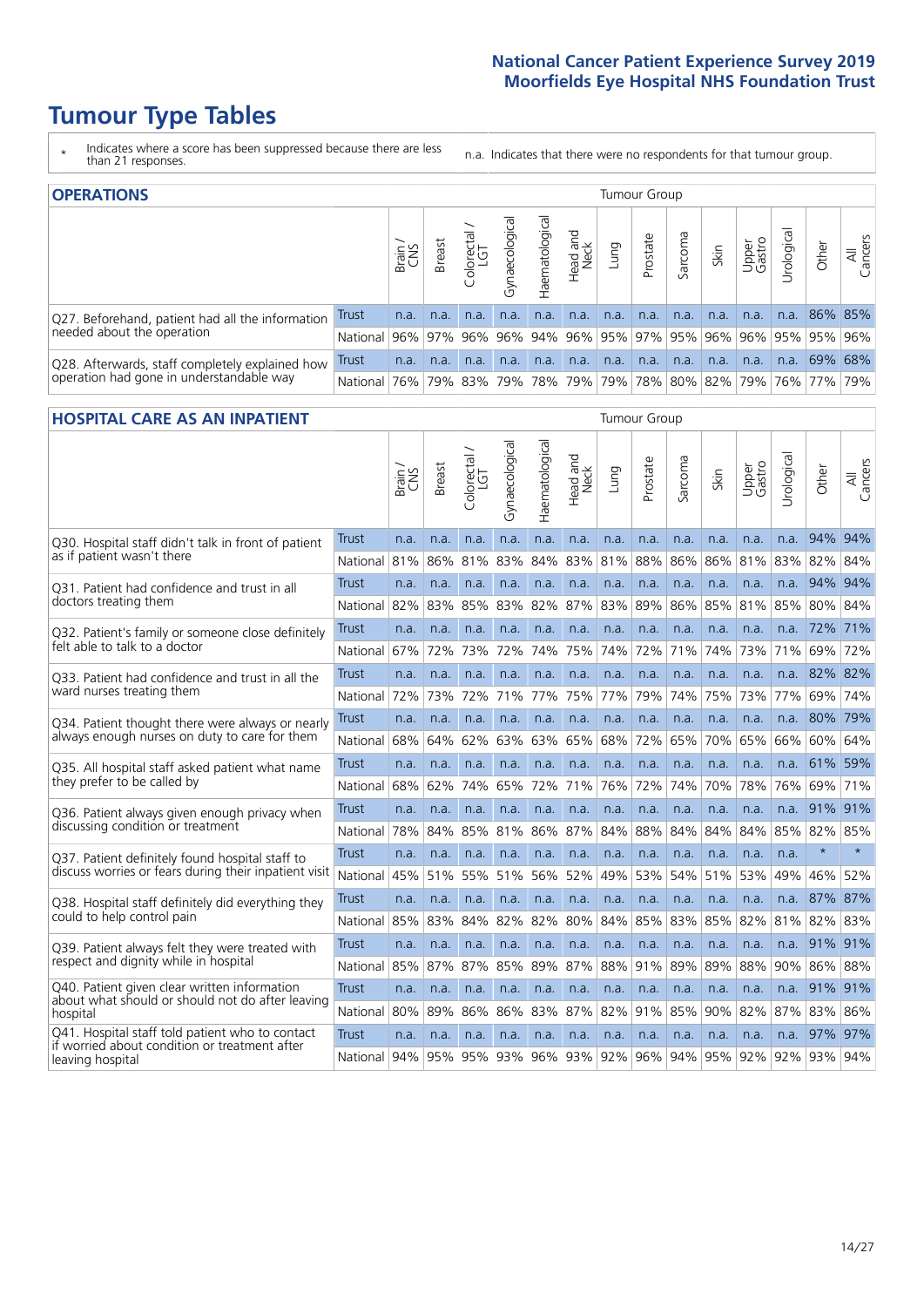# **Tumour Type Tables**

- \* Indicates where a score has been suppressed because there are less than 21 responses.
- n.a. Indicates that there were no respondents for that tumour group.

| <b>HOSPITAL CARE AS A DAY PATIENT / OUTPATIENT</b><br><b>Tumour Group</b>            |                                                                                                                                                                                               |      |      |      |      |      |      |      |         |      |      |      |                |         |         |
|--------------------------------------------------------------------------------------|-----------------------------------------------------------------------------------------------------------------------------------------------------------------------------------------------|------|------|------|------|------|------|------|---------|------|------|------|----------------|---------|---------|
|                                                                                      | Haematological<br>Gynaecological<br>Urological<br>Colorectal /<br>LGT<br>aad and<br>Neck<br>Sarcoma<br>Prostate<br>Upper<br>Gastro<br><b>Breast</b><br>Other<br>Lung<br>Brain<br>Skin<br>Head |      |      |      |      |      |      |      |         |      |      |      | All<br>Cancers |         |         |
| Q43. Patient definitely found hospital staff to                                      | Trust                                                                                                                                                                                         | n.a. | n.a. | n.a. | n.a. | n.a. | n.a. | n.a. | n.a.    | n.a. | n.a. | n.a. | n.a.           | 58%     | 56%     |
| discuss worries or fears during their outpatient or<br>day case visit                | National                                                                                                                                                                                      | 66%  | 68%  | 73%  | 70%  | 73%  | 72%  | 70%  | 74%     | 72%  | 72%  | 71%  | 67%            | 68%     | 71%     |
| Q44. Cancer doctor had the right documents at                                        | Trust                                                                                                                                                                                         | n.a. | n.a. | n.a. | n.a. | n.a. | n.a. | n.a. | n.a.    | n.a. | n.a. | n.a. | n.a.           | 97%     | 97%     |
| patient's last outpatient appointment                                                | National                                                                                                                                                                                      | 94%  | 96%  | 96%  | 96%  | 97%  | 96%  | 96%  | 96%     | 96%  | 96%  | 94%  | 96%            | 95%     | 96%     |
| Q46. Beforehand patient completely had                                               | Trust                                                                                                                                                                                         | n.a. | n.a. | n.a. | n.a. | n.a. | n.a. | n.a. | n.a.    | n.a. | n.a. | n.a. | n.a.           | $\star$ | $\star$ |
| all information needed about radiotherapy<br>treatment                               | National                                                                                                                                                                                      | 91%  | 88%  | 83%  | 88%  | 84%  | 86%  | 86%  | 88%     | 88%  | 84%  | 86%  | 83%            | 84%     | 86%     |
| Q47. Patient completely given understandable                                         | <b>Trust</b>                                                                                                                                                                                  | n.a. | n.a. | n.a. | n.a. | n.a. | n.a. | n.a. | n.a.    | n.a. | n.a. | n.a. | n.a.           | $\star$ |         |
| information about whether radiotherapy was<br>working                                | National                                                                                                                                                                                      | 56%  | 60%  | 57%  | 61%  | 62%  | 63%  | 59%  | 60%     | 67%  | 57%  | 52%  | 59%            | 59%     | 60%     |
| Q49. Beforehand patient completely had all                                           | Trust                                                                                                                                                                                         | n.a. | n.a. | n.a. | n.a. | n.a. | n.a. | n.a. | n.a.    | n.a. | n.a. | n.a. | n.a.           | n.a.    | n.a.    |
| information needed about chemotherapy<br>treatment                                   | National                                                                                                                                                                                      | 80%  | 82%  | 86%  | 87%  | 85%  | 79%  |      | 84% 86% | 86%  | 90%  | 84%  | 85% 85%        |         | 84%     |
| Q50. Patient given enough information about<br>whether chemotherapy was working in a | Trust                                                                                                                                                                                         | n.a. | n.a. | n.a. | n.a. | n.a. | n.a. | n.a. | n.a.    | n.a. | n.a. | n.a. | n.a.           | n.a.    | n.a.    |
| completely understandable way                                                        | National                                                                                                                                                                                      | 54%  | 62%  | 64%  | 68%  | 75%  | 57%  | 67%  | 66%     | 71%  | 79%  | 61%  | 68%            | 69%     | 68%     |

#### **HOME CARE AND SUPPORT** Tumour Group

|                                                                                              |              | Brain<br>CNS | <b>Breast</b> | olorectal.<br>LGT | ᠊ᢛ<br>Gynaecologic                      | Haematological | Head and<br>Neck        | Lung    | Prostate | Sarcoma | Skin | Upper<br>Gastro | Jrologica | Other           | All<br>Cancers |
|----------------------------------------------------------------------------------------------|--------------|--------------|---------------|-------------------|-----------------------------------------|----------------|-------------------------|---------|----------|---------|------|-----------------|-----------|-----------------|----------------|
| Q51. Hospital staff definitely gave family or<br>someone close all the information needed to | Trust        | n.a.         | n.a.          | n.a.              | n.a.                                    | n.a.           | n.a.                    | n.a.    | n.a.     | n.a.    | n.a. | n.a.            | n.a.      | 58%             | 56%            |
| help care at home                                                                            | National     | 58%          |               | 58% 63%           | 57%                                     |                | 62% 67% 59% 61% 62% 65% |         |          |         |      |                 |           | 60% 59% 55% 60% |                |
| Q52. Patient definitely given enough support                                                 | Trust        | n.a.         | n.a.          | n.a.              | n.a.                                    | n.a.           | n.a.                    | n.a.    | n.a.     | n.a.    | n.a. | n.a.            | n.a.      | $\star$         |                |
| from health or social services during treatment                                              | National     |              | 42% 52%       | 60%               | 45%   51%   59%   50%   48%   53%   57% |                |                         |         |          |         |      |                 |           | 54% 48% 51% 52% |                |
| Q53. Patient definitely given enough support                                                 | Trust        | n.a.         | n.a.          | n.a.              | n.a.                                    | n.a.           | n.a.                    | n.a.    | n.a.     | n.a.    | n.a. | n.a.            | n.a.      | $\star$         |                |
| from health or social services after treatment                                               | National 39% |              | 41%           | 53%               | 39%                                     | 43%            |                         | 56% 40% | 46%      | 48%     | 59%  | 47%             | 44% 44%   |                 | 45%            |

| <b>CARE FROM YOUR GENERAL PRACTICE</b>                                                        |          |       |               |                   |                |                |                  |      | Tumour Group                                |         |      |                 |            |       |                |
|-----------------------------------------------------------------------------------------------|----------|-------|---------------|-------------------|----------------|----------------|------------------|------|---------------------------------------------|---------|------|-----------------|------------|-------|----------------|
|                                                                                               |          | Brain | <b>Breast</b> | Colorectal<br>LGT | Gynaecological | Haematological | Head and<br>Neck | Lung | Prostate                                    | Sarcoma | Skin | Upper<br>Gastro | Urological | Other | All<br>Cancers |
| Q54. GP given enough information about                                                        | Trust    | n.a.  | n.a.          | n.a.              | n.a.           | n.a.           | n.a.             | n.a. | n.a.                                        | n.a.    | n.a. | n.a.            | n.a.       |       | 92% 92%        |
| patient's condition and treatment                                                             | National | 91%   |               | 96% 95%           |                |                |                  |      | 95% 96% 94% 94% 96% 94% 96% 93% 95% 94% 95% |         |      |                 |            |       |                |
| Q55. General practice staff definitely did<br>everything they could to support patient during | Trust    | n.a.  | n.a.          | n.a.              | n.a.           | n.a.           | n.a.             | n.a. | n.a.                                        | n.a.    | n.a. | n.a.            | n.a.       |       | 48% 47%        |
| treatment                                                                                     | National | 55%   |               | 58% 59%           |                |                |                  |      | 56% 56% 59% 56% 64% 56% 65% 59% 59% 55% 58% |         |      |                 |            |       |                |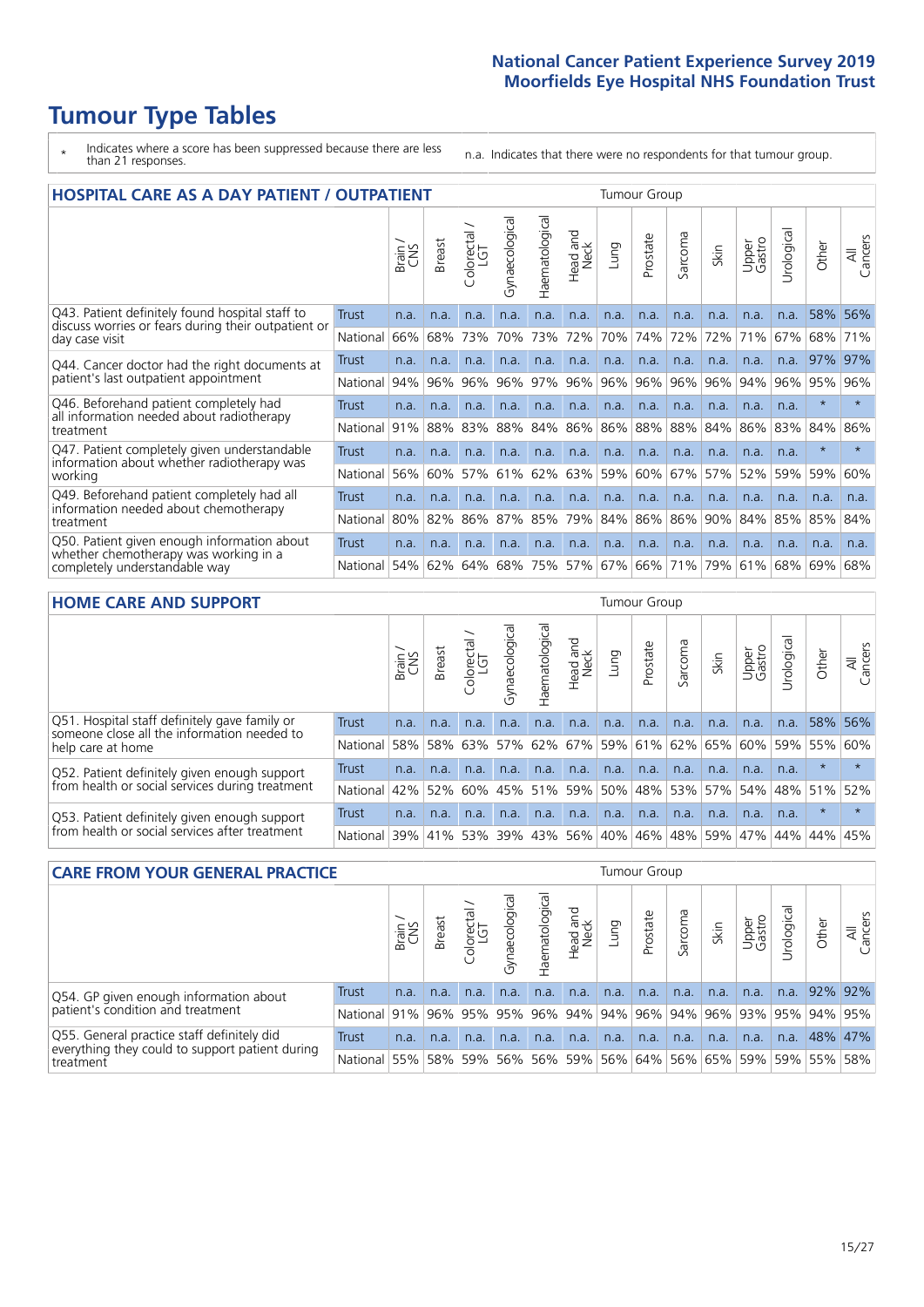# **Tumour Type Tables**

- \* Indicates where a score has been suppressed because there are less than 21 responses.
- n.a. Indicates that there were no respondents for that tumour group.

#### **YOUR OVERALL NHS CARE** THE CONSTRUCTION OF THE THROUP GROUP TUMOUR GROUP

| I OON OVERALL NI IS CARL                                                                        |              |       |               |                              |                |                |                         |      | iuiivui vivup |         |      |                 |           |         |                |
|-------------------------------------------------------------------------------------------------|--------------|-------|---------------|------------------------------|----------------|----------------|-------------------------|------|---------------|---------|------|-----------------|-----------|---------|----------------|
|                                                                                                 |              | Brain | <b>Breast</b> | ╮<br>olorectal /<br>LGT<br>Ũ | Gynaecological | Haematological | aad and<br>Neck<br>Head | Lung | Prostate      | Sarcoma | Skin | Upper<br>Gastro | Urologica | Other   | All<br>Cancers |
| Q56. Different people treating and caring for<br>patient always work well together to give best | <b>Trust</b> | n.a.  | n.a.          | n.a.                         | n.a.           | n.a.           | n.a.                    | n.a. | n.a.          | n.a.    | n.a. | n.a.            | n.a.      | 61%     | 60%            |
| possible care                                                                                   | National     | 60%   | 73%           | 73%                          | 69%            | 75%            | 73%                     | 73%  | 75%           | 70%     | 79%  | 69%             | 74%       | 68%     | 73%            |
| Q57. Patient given a care plan                                                                  | <b>Trust</b> | n.a.  | n.a.          | n.a.                         | n.a.           | n.a.           | n.a.                    | n.a. | n.a.          | n.a.    | n.a. | n.a.            | n.a.      | 24%     | 24%            |
|                                                                                                 | National     | 36%   | 41%           | 40%                          | 34%            | 36%            | 39%                     | 36%  | 40%           | 34%     | 44%  | 36%             | 33%       | 31%     | 38%            |
| Q58. Overall the administration of care was good                                                | Trust        | n.a.  | n.a.          | n.a.                         | n.a.           | n.a.           | n.a.                    | n.a. | n.a.          | n.a.    | n.a. | n.a.            | n.a.      | 86% 86% |                |
| or very good                                                                                    | National     | 85%   | 90%           | 88%                          | 87%            | 91%            | 90%                     | 90%  | 88%           | 88%     | 90%  | 86%             | 85%       | 87%     | 89%            |
| Q59. Patient felt length of time for attending<br>clinics and appointments for cancer was about | Trust        | n.a.  | n.a.          | n.a.                         | n.a.           | n.a.           | n.a.                    | n.a. | n.a.          | n.a.    | n.a. | n.a.            | n.a.      | 60%     | 60%            |
| right                                                                                           | National     | 58%   | 68%           | 73%                          | 66%            | 66%            | 71%                     | 71%  | 76%           | 68%     | 73%  | 66%             | 75%       | 64%     | 69%            |
| Q60. Someone discussed with patient whether                                                     | Trust        | n.a.  | n.a.          | n.a.                         | n.a.           | n.a.           | n.a.                    | n.a. | n.a.          | n.a.    | n.a. | n.a.            | n.a.      | 7%      | 8%             |
| they would like to take part in cancer research                                                 | National     | 42%   | 30%           | 32%                          | 31%            |                | 33% 21%                 | 34%  | 31%           | 36%     | 20%  | 36%             | 21%       | 32%     | 30%            |
| Q61. Patient's average rating of care scored from                                               | Trust        | n.a.  | n.a.          | n.a.                         | n.a.           | n.a.           | n.a.                    | n.a. | n.a.          | n.a.    | n.a. | n.a.            | n.a.      | 8.7     | 8.7            |
| very poor to very good                                                                          | National     | 8.6   | 8.9           | 8.8                          | 8.7            | 8.9            | 8.8                     | 8.8  | 8.8           | 8.8     | 8.9  | 8.7             | 8.7       | 8.7     | 8.8            |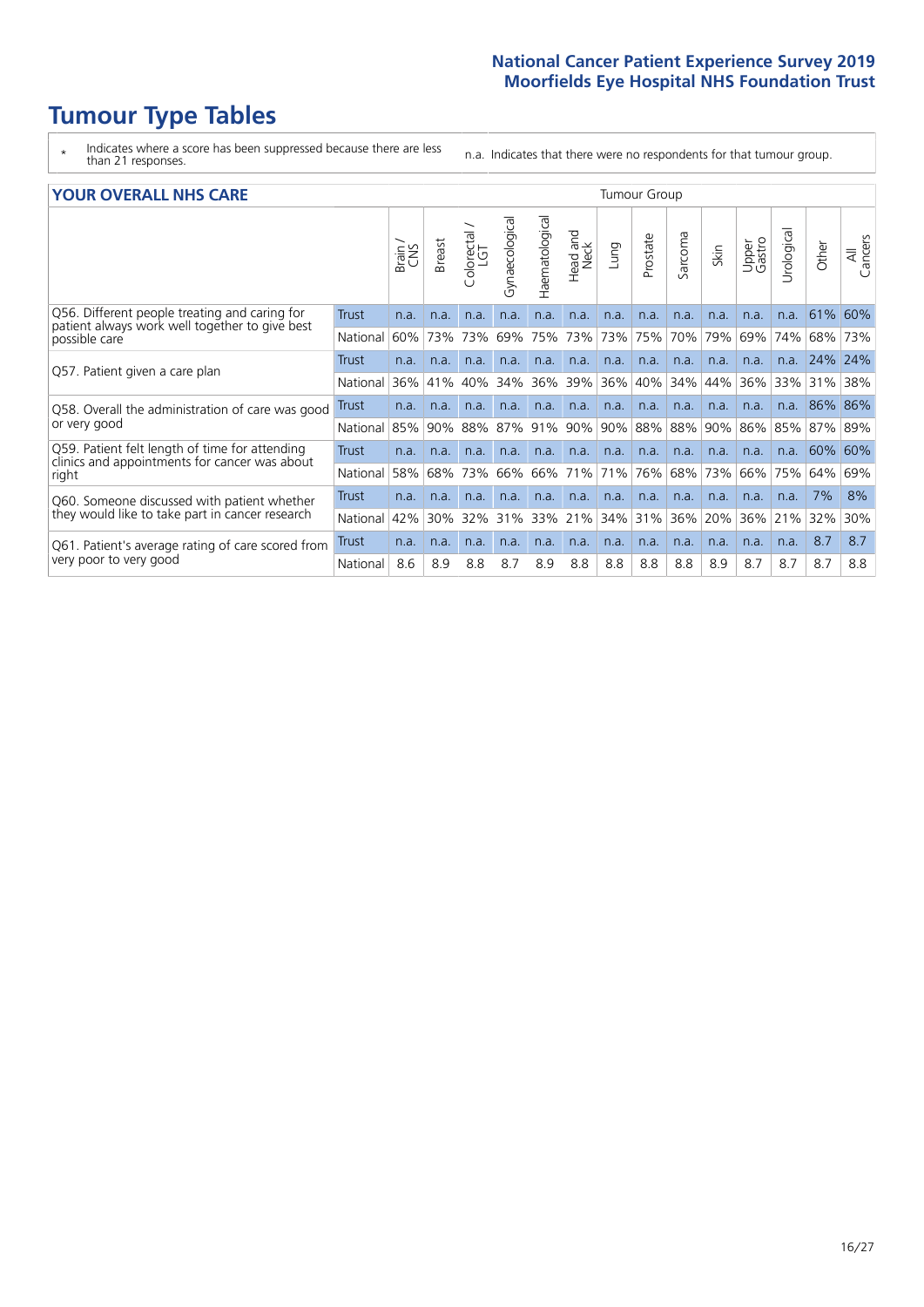### **Year on Year Charts**





#### **DIAGNOSTIC TESTS**





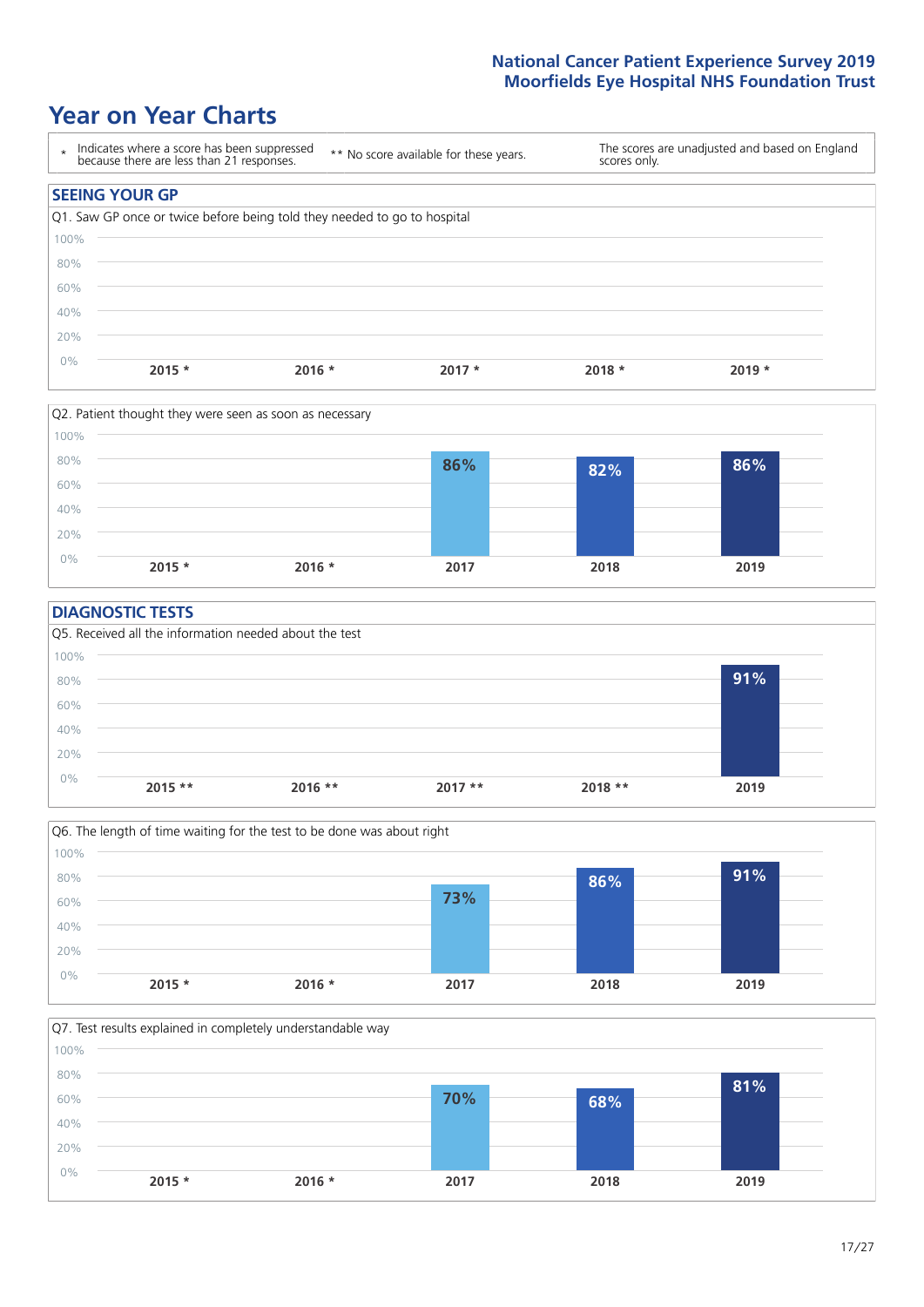







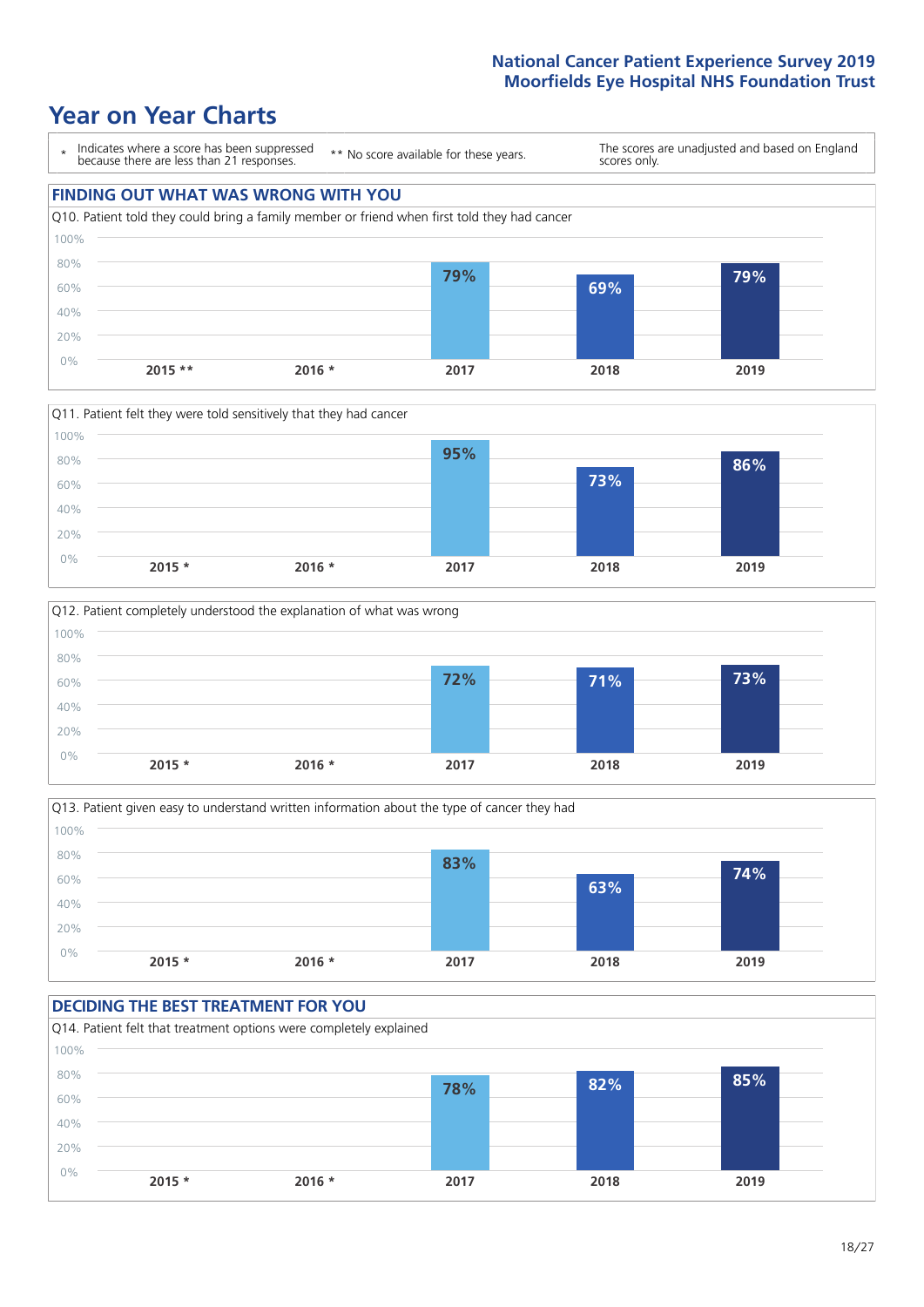







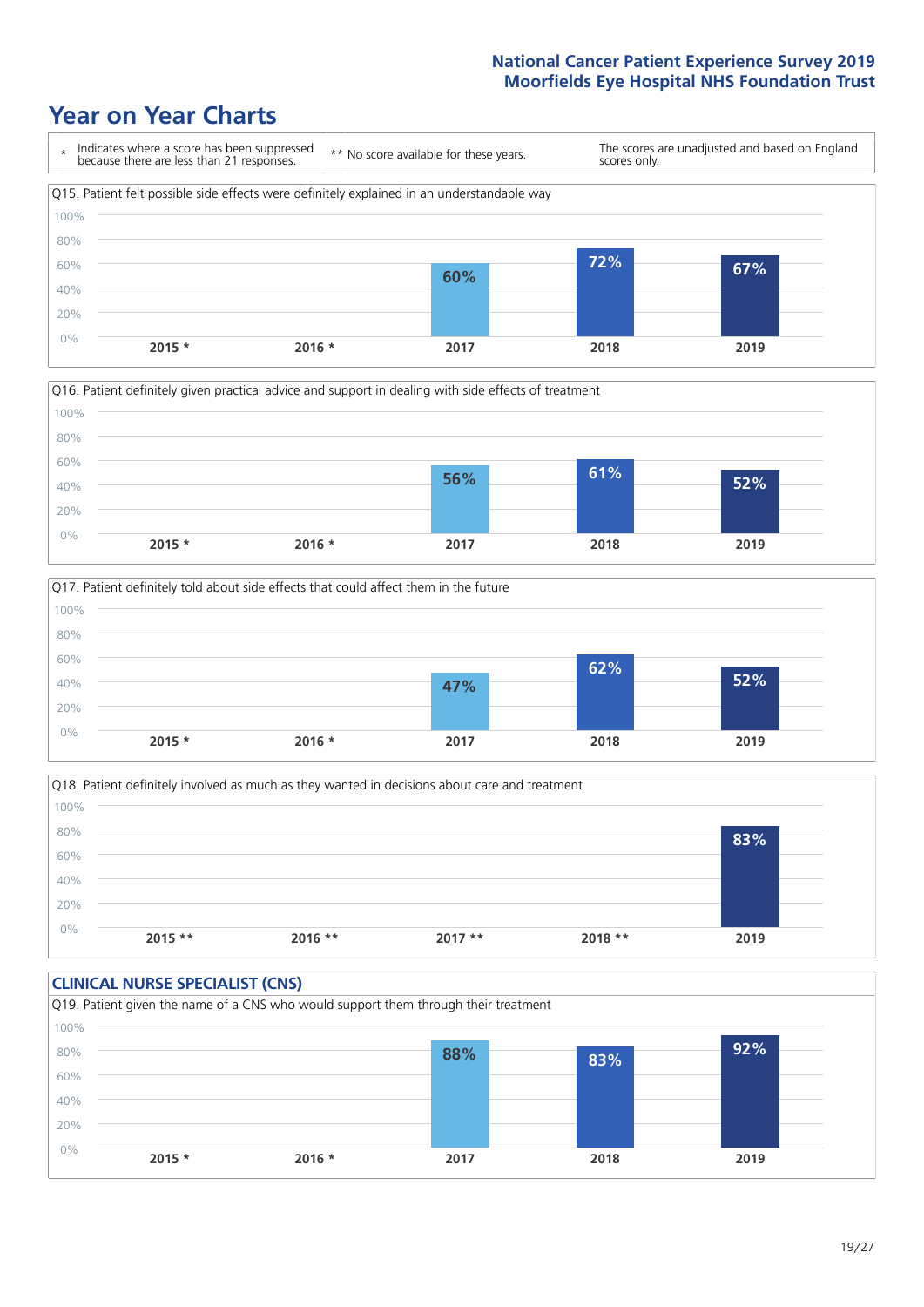







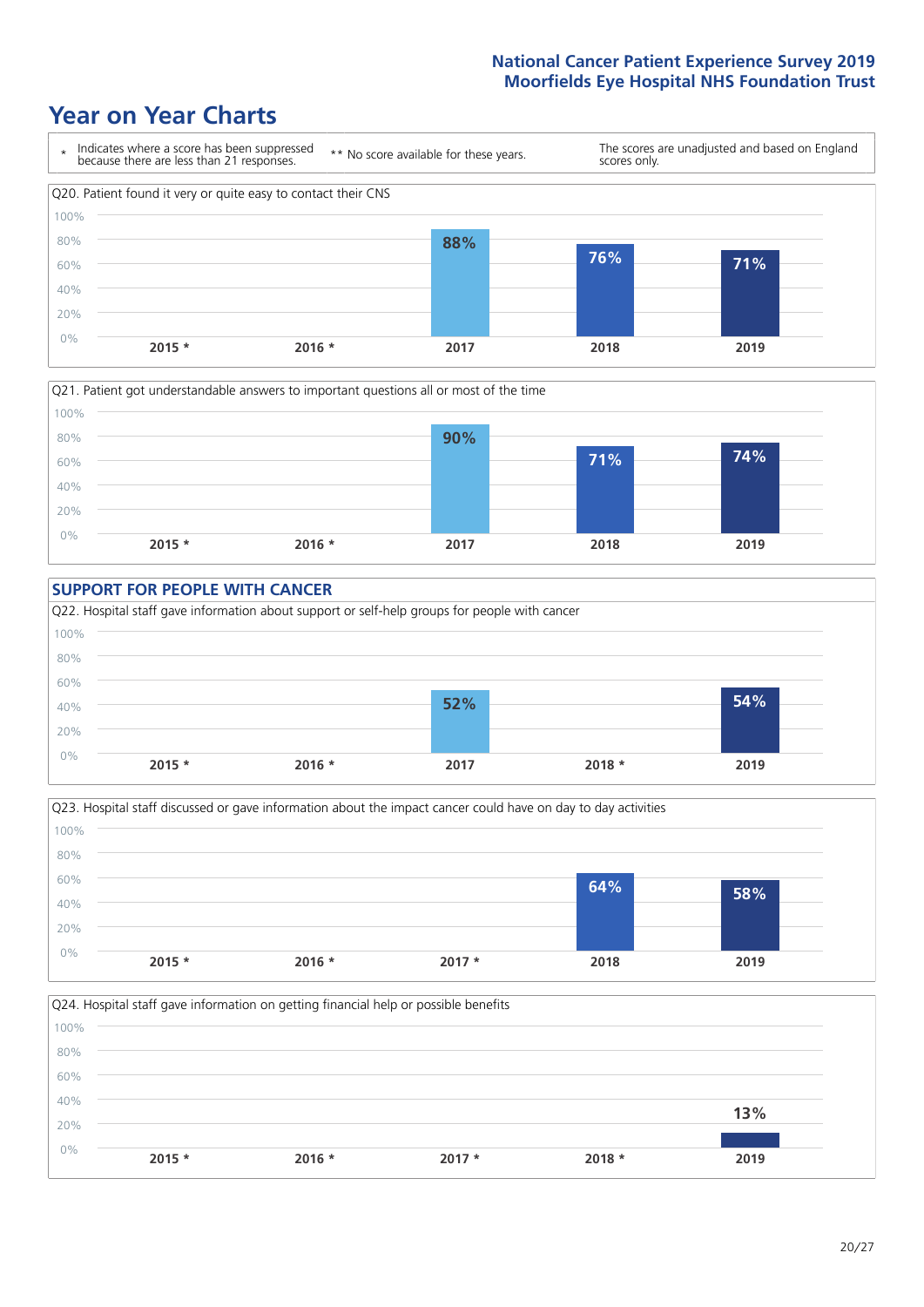# **Year on Year Charts**

| $\star$ | Indicates where a score has been suppressed<br>because there are less than 21 responses. | ** No score available for these years. |          | scores only. | The scores are unadjusted and based on England |
|---------|------------------------------------------------------------------------------------------|----------------------------------------|----------|--------------|------------------------------------------------|
|         | Q25. Hospital staff told patient they could get free prescriptions                       |                                        |          |              |                                                |
| 100%    |                                                                                          |                                        |          |              |                                                |
| 80%     |                                                                                          |                                        |          |              |                                                |
| 60%     |                                                                                          |                                        |          |              |                                                |
| 40%     |                                                                                          |                                        |          |              |                                                |
| 20%     |                                                                                          |                                        |          |              |                                                |
| 0%      | $2015 *$                                                                                 | $2016 *$                               | $2017 *$ | $2018 *$     | $2019 *$                                       |

#### **OPERATIONS**





|       | <b>HOSPITAL CARE AS AN INPATIENT</b> |                                                                                |          |          |      |  |
|-------|--------------------------------------|--------------------------------------------------------------------------------|----------|----------|------|--|
|       |                                      | Q30. Hospital staff didn't talk in front of patient as if patient wasn't there |          |          |      |  |
| 100%  |                                      |                                                                                |          |          |      |  |
| 80%   |                                      |                                                                                |          |          | 94%  |  |
| 60%   |                                      |                                                                                |          |          |      |  |
| 40%   |                                      |                                                                                |          |          |      |  |
| 20%   |                                      |                                                                                |          |          |      |  |
| $0\%$ |                                      |                                                                                |          |          |      |  |
|       | $2015$ **                            | $2016$ **                                                                      | $2017**$ | $2018**$ | 2019 |  |

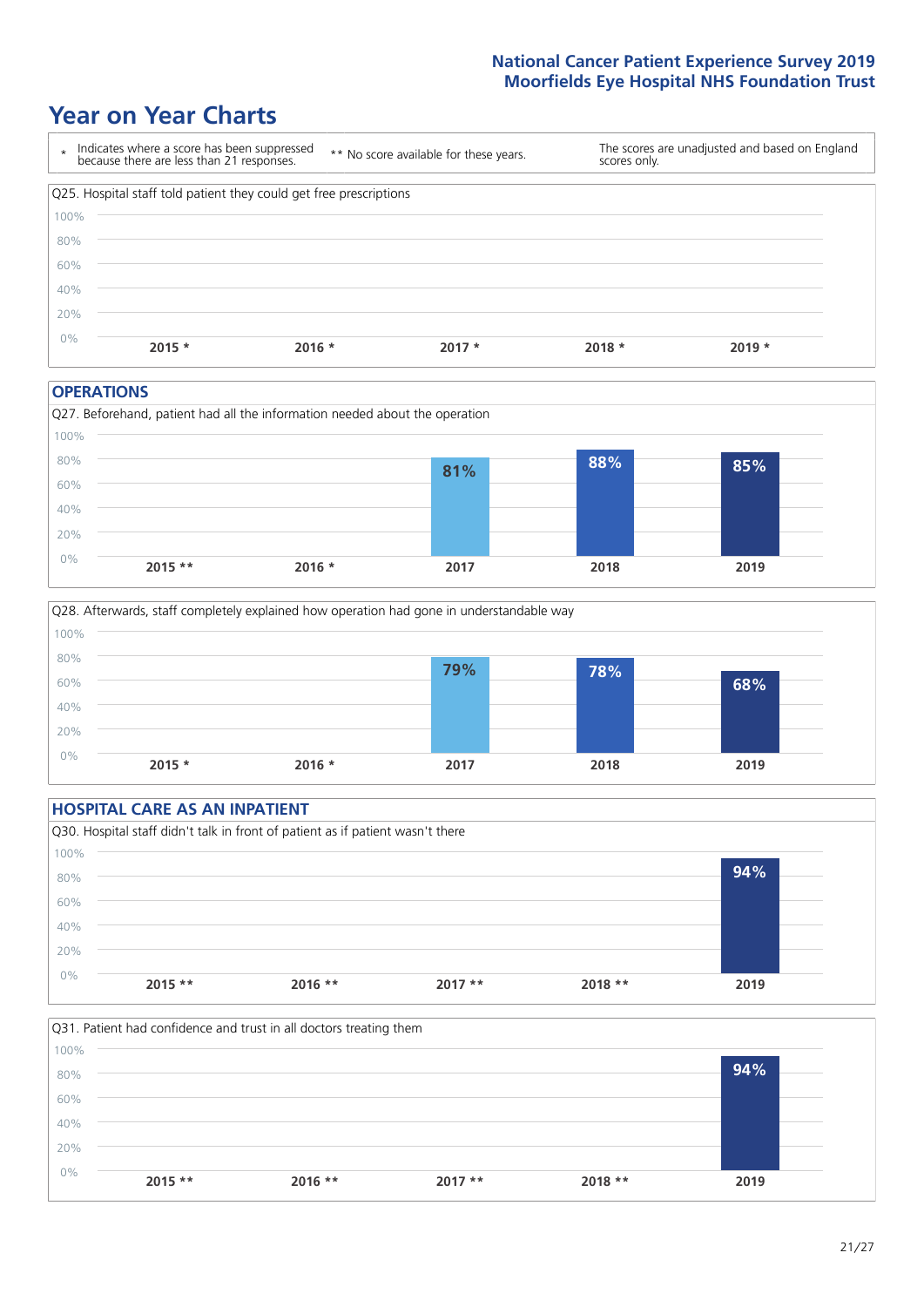







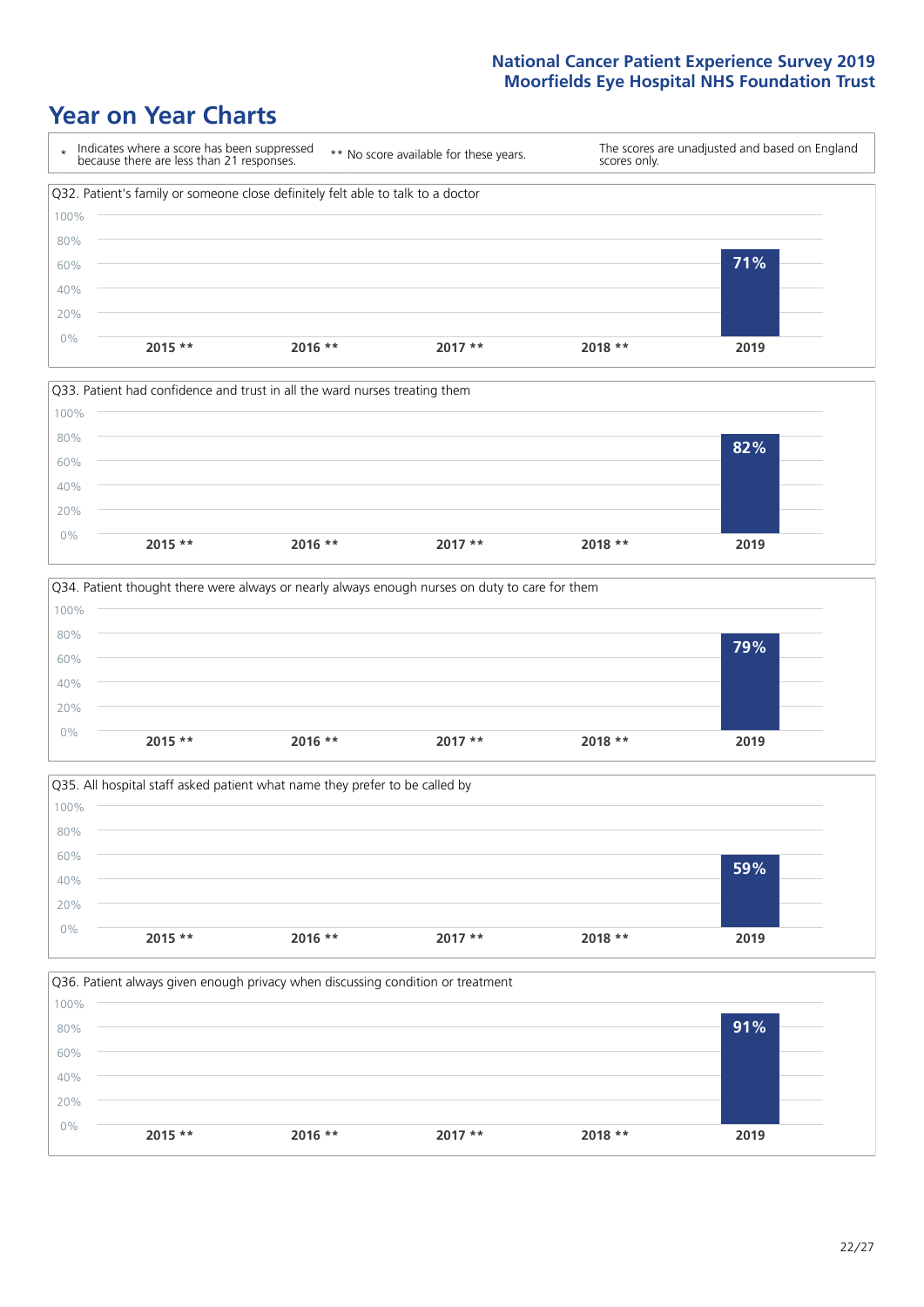| ÷    | Indicates where a score has been suppressed<br>because there are less than 21 responses.              | ** No score available for these years. |          | scores only. | The scores are unadjusted and based on England |
|------|-------------------------------------------------------------------------------------------------------|----------------------------------------|----------|--------------|------------------------------------------------|
|      | Q37. Patient definitely found hospital staff to discuss worries or fears during their inpatient visit |                                        |          |              |                                                |
| 100% |                                                                                                       |                                        |          |              |                                                |
| 80%  |                                                                                                       |                                        |          |              |                                                |
| 60%  |                                                                                                       |                                        |          |              |                                                |
| 40%  |                                                                                                       |                                        |          |              |                                                |
| 20%  |                                                                                                       |                                        |          |              |                                                |
| 0%   | $2015$ **<br>$2016$ **                                                                                |                                        | $2017**$ | 2018 **      | $2019 *$                                       |







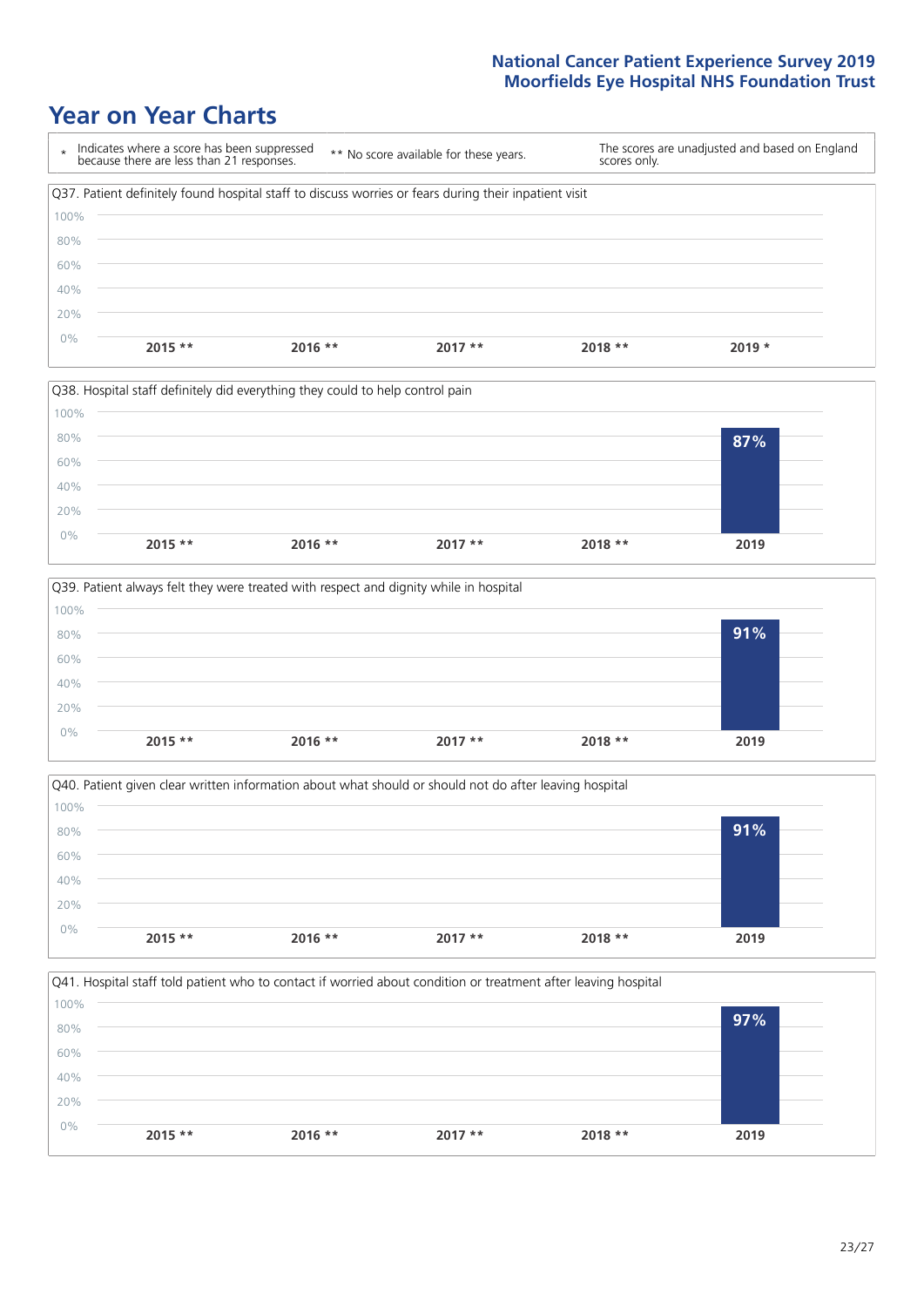### **Year on Year Charts**

\* Indicates where a score has been suppressed because there are less than 21 responses. \*\* No score available for these years. The scores are unadjusted and based on England scores only.







|       |          | Q47. Patient completely given understandable information about whether radiotherapy was working |          |          |          |  |
|-------|----------|-------------------------------------------------------------------------------------------------|----------|----------|----------|--|
| 100%  |          |                                                                                                 |          |          |          |  |
| 80%   |          |                                                                                                 |          |          |          |  |
| 60%   |          |                                                                                                 |          |          |          |  |
| 40%   |          |                                                                                                 |          |          |          |  |
| 20%   |          |                                                                                                 |          |          |          |  |
| $0\%$ | $2015 *$ | $2016 *$                                                                                        | $2017 *$ | $2018 *$ | $2019 *$ |  |
|       |          |                                                                                                 |          |          |          |  |

Q49. Beforehand patient completely had all information needed about chemotherapy treatment 0% 20% 40% 60% 80% 100% **2015 \* 2016 \* 2017 \* 2018 \* 2019 \***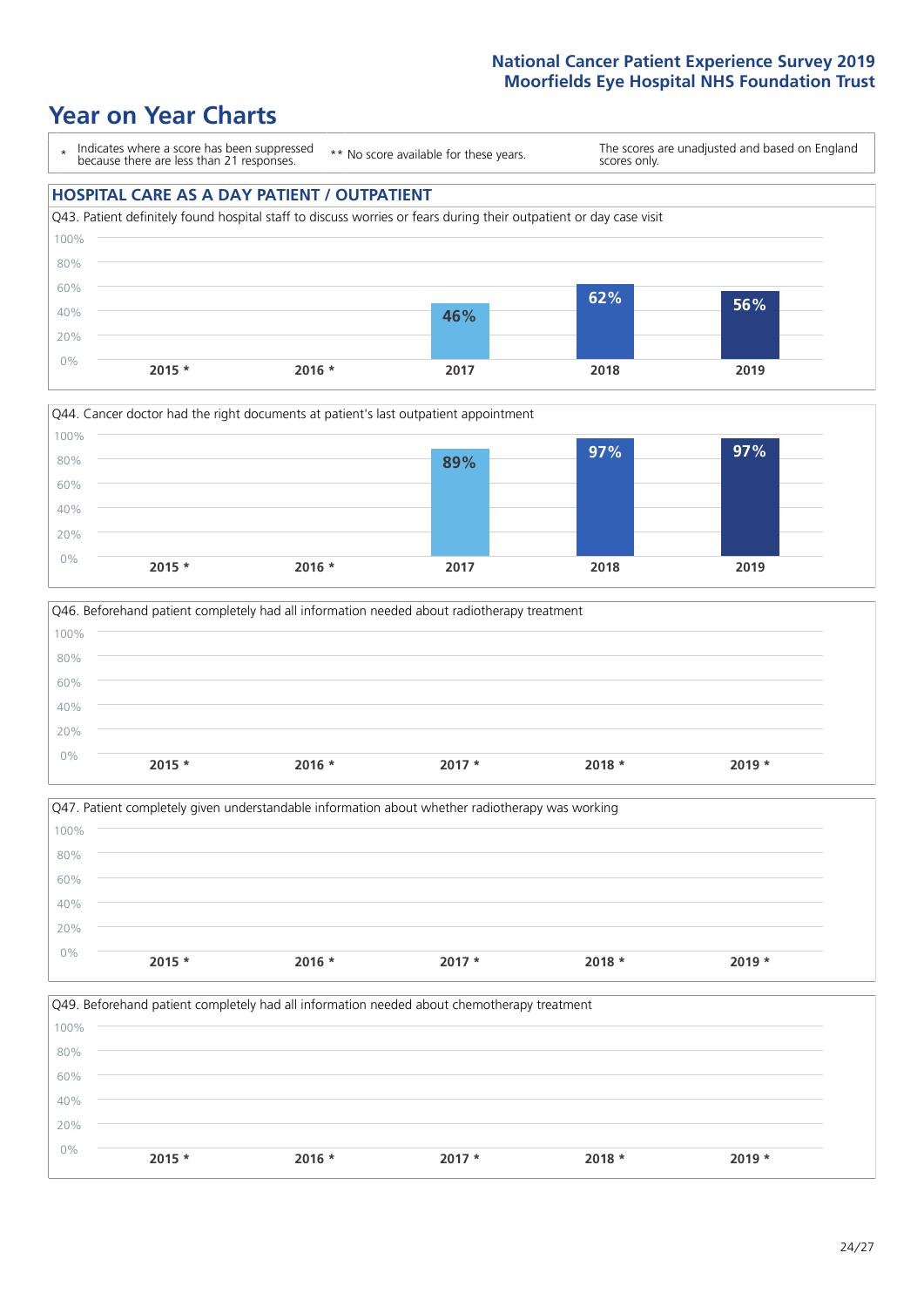## **Year on Year Charts**

|      | Indicates where a score has been suppressed<br>because there are less than 21 responses.                        | ** No score available for these years. | scores only. | The scores are unadjusted and based on England |
|------|-----------------------------------------------------------------------------------------------------------------|----------------------------------------|--------------|------------------------------------------------|
|      | Q50. Patient given enough information about whether chemotherapy was working in a completely understandable way |                                        |              |                                                |
| 100% |                                                                                                                 |                                        |              |                                                |
| 80%  |                                                                                                                 |                                        |              |                                                |
| 60%  |                                                                                                                 |                                        |              |                                                |
| 40%  |                                                                                                                 |                                        |              |                                                |
| 20%  |                                                                                                                 |                                        |              |                                                |
| 0%   | $2015 *$<br>$2016 *$                                                                                            | $2017 *$                               | $2018*$      | $2019 *$                                       |

#### **HOME CARE AND SUPPORT**







#### **CARE FROM YOUR GENERAL PRACTICE** Q54. GP given enough information about patient's condition and treatment 60% 80% 100% **94% 94% 92%**

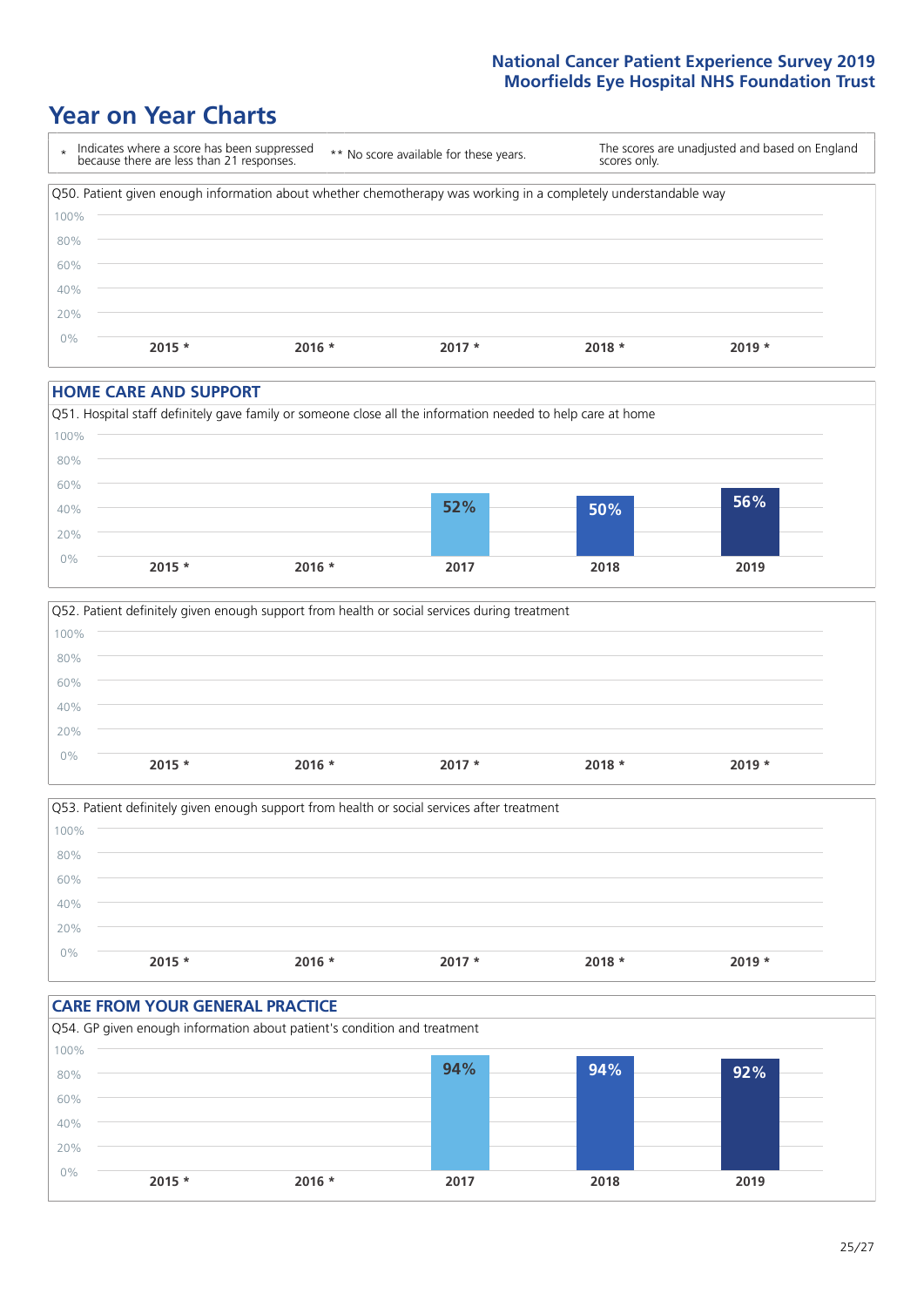### **Year on Year Charts**



#### **YOUR OVERALL NHS CARE**